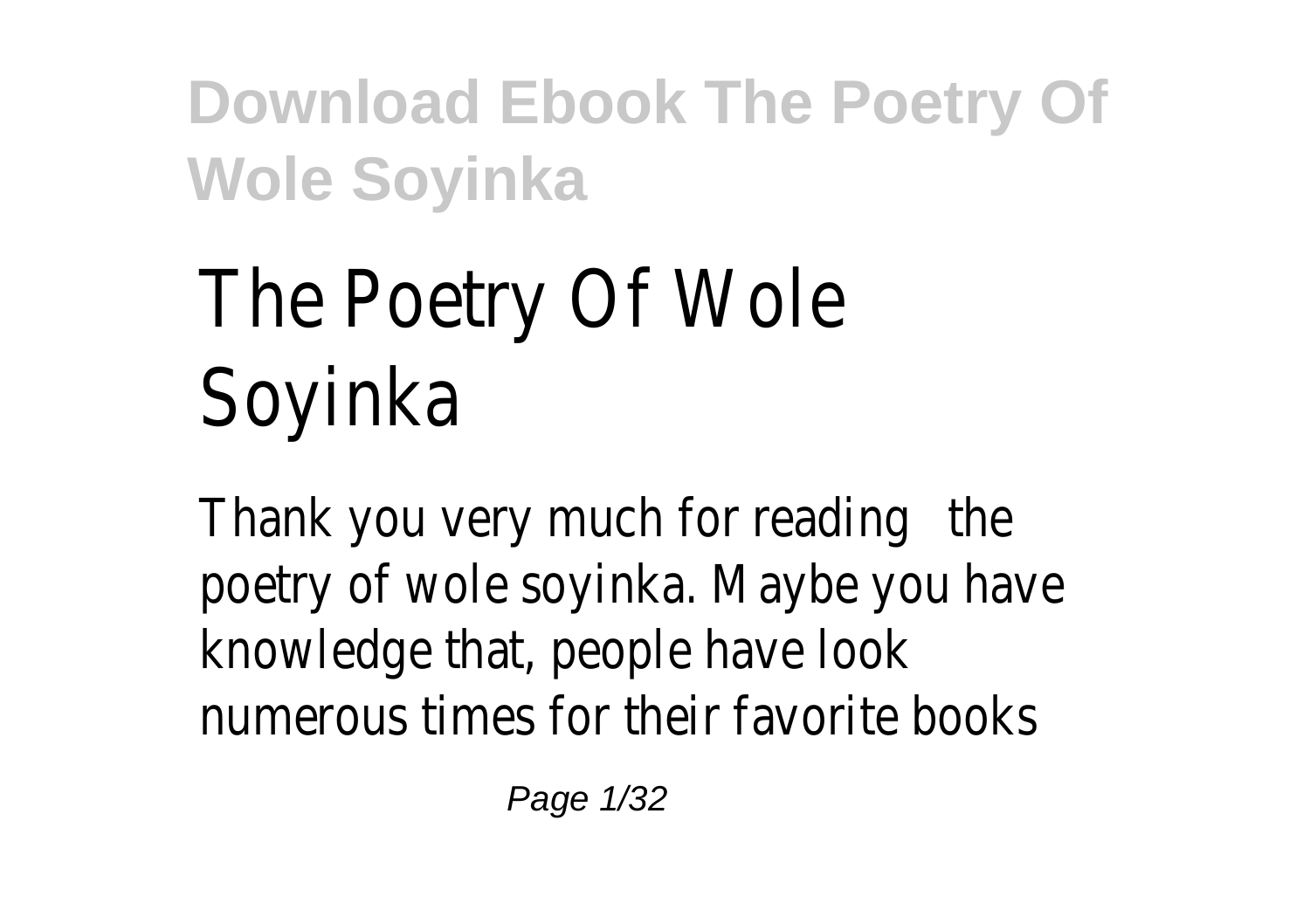like this the poetry of wole soyinka, but end up in infectious downloads. Rather than reading a good book with a cup of coffee in the afternoon, instead they are facing with some infectious virus inside their laptop.

the poetry of wole soyinka is available in Page 2/32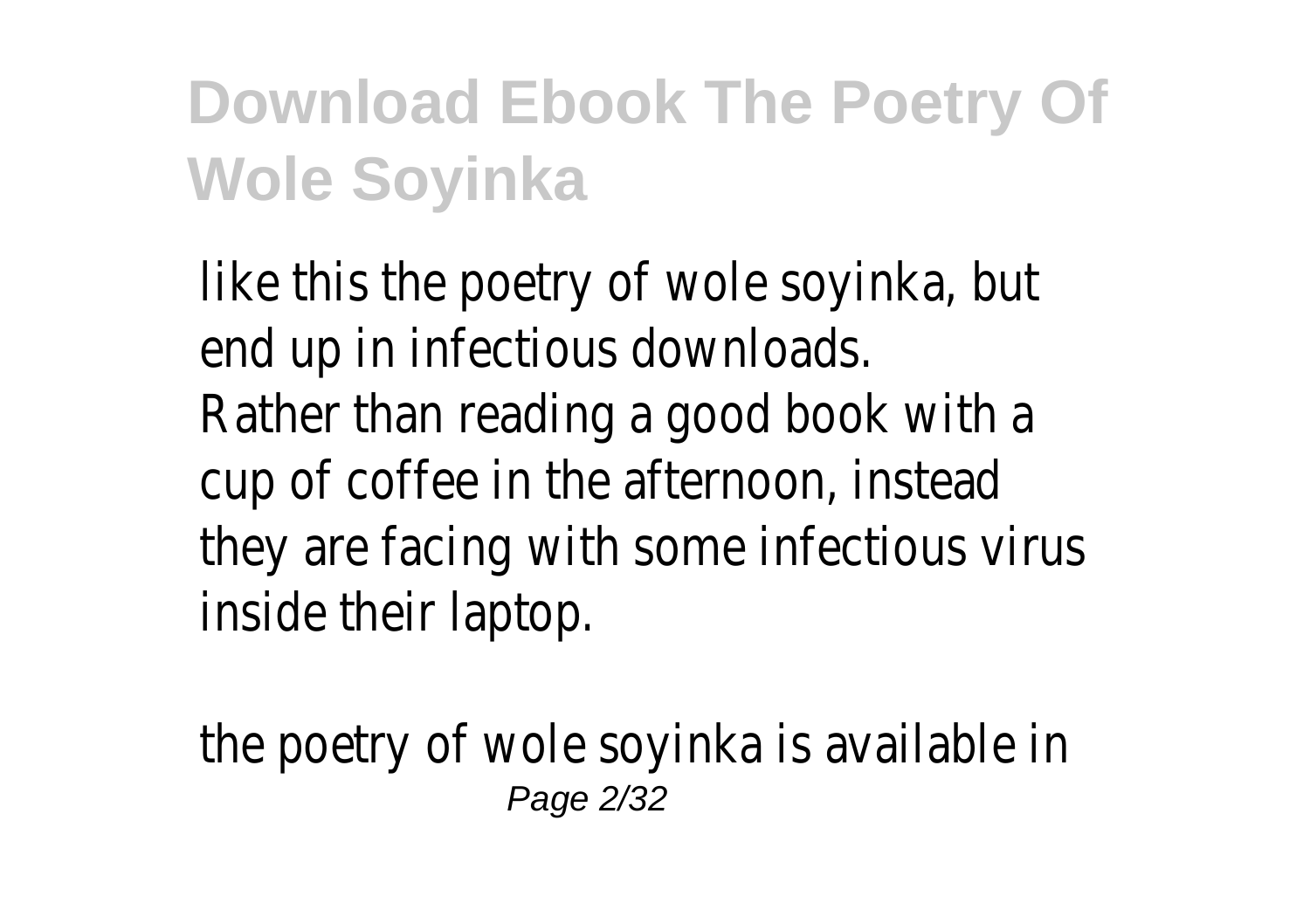our digital library an online access to it is set as public so you can get it instantly. Our digital library hosts in multiple locations, allowing you to get the most less latency time to download any of our books like this one.

Kindly say, the the poetry of wole soyinka is universally compatible with any devices Page 3/32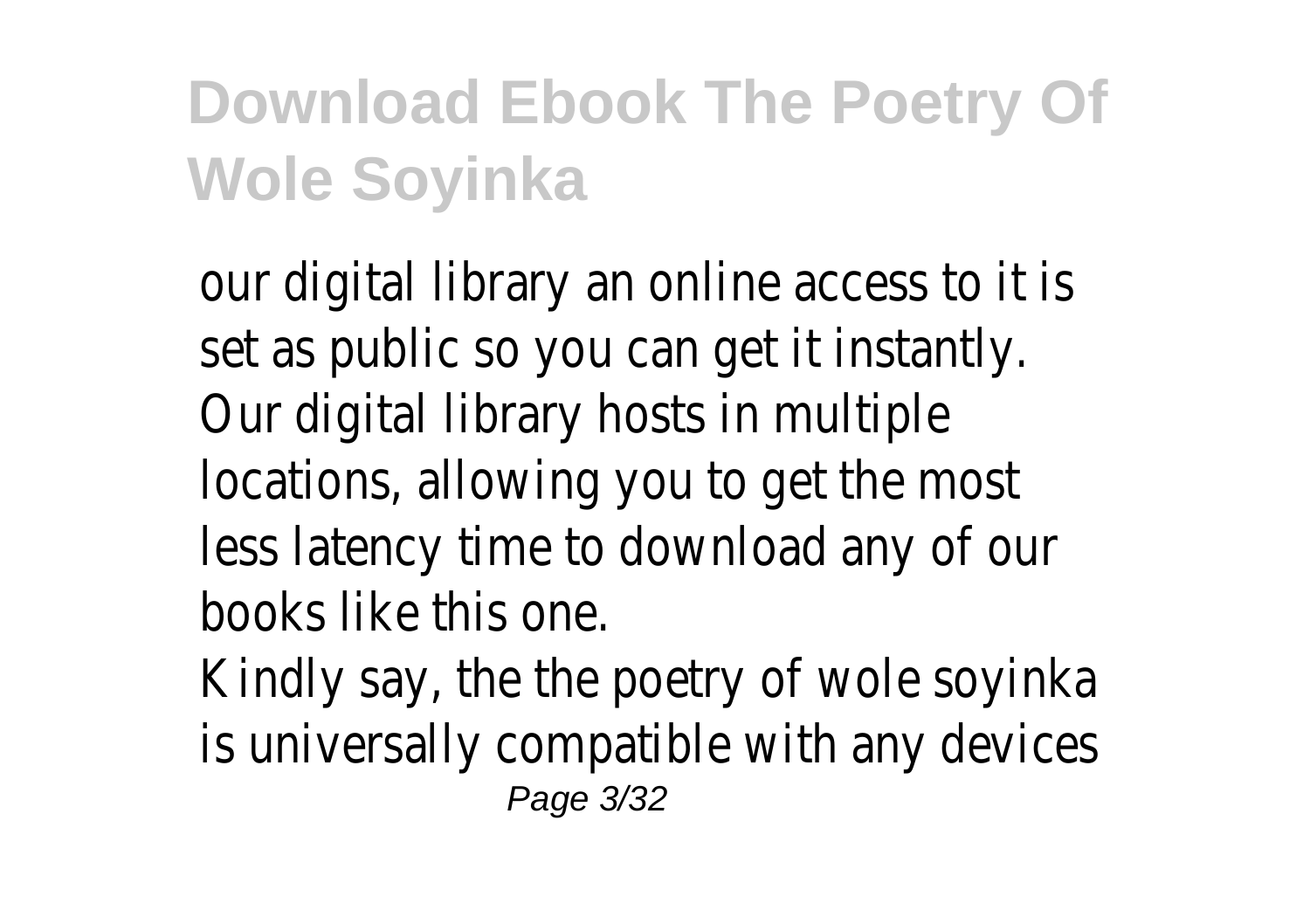to read

Read Print is an online library where you can find thousands of free books to read. The books are classics or Creative Commons licensed and include everything from nonfiction and essays to Page 4/32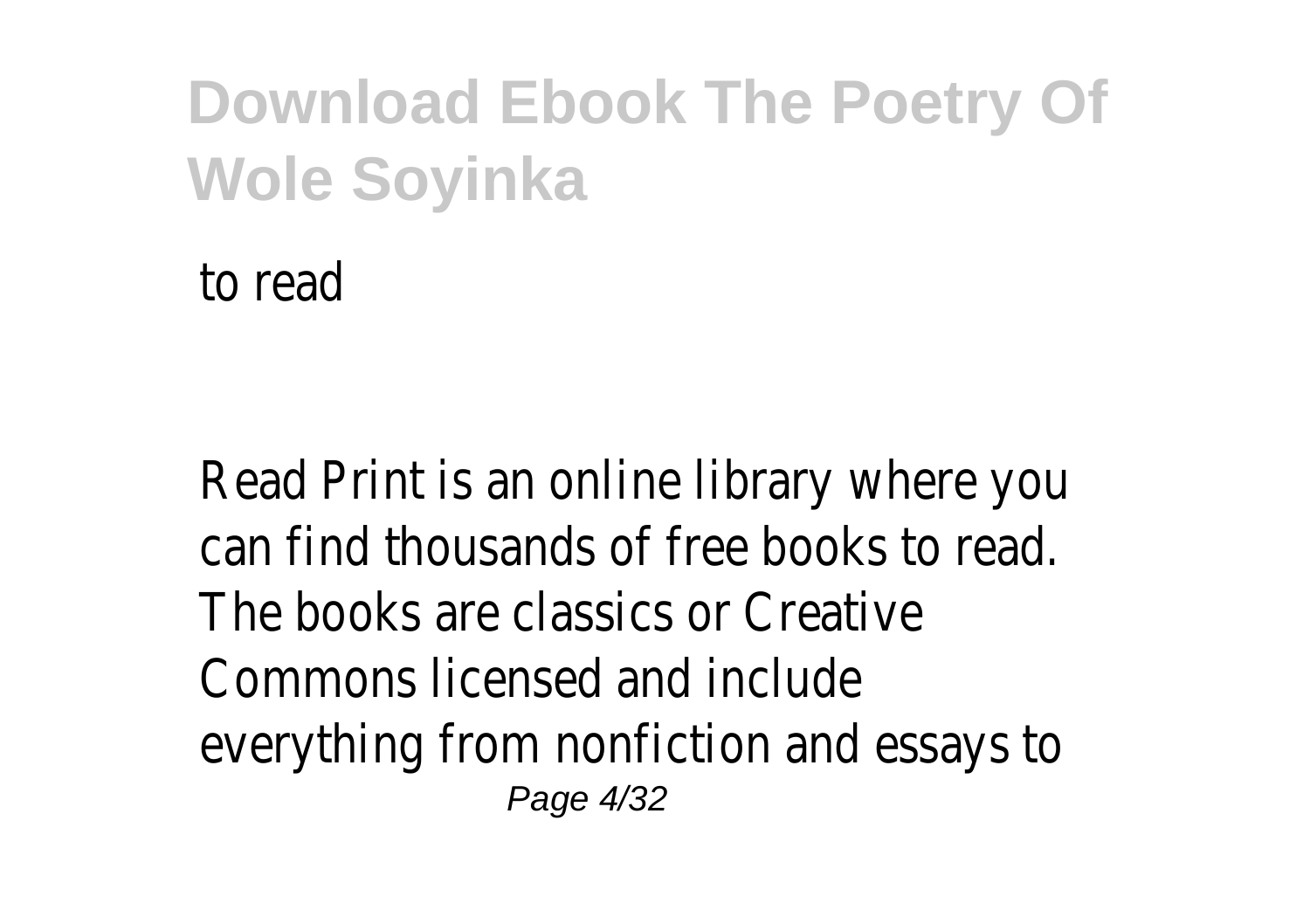fiction, plays, and poetry. Free registration at Read Print gives you the ability to track what you've read and what you would like to read, write reviews of books you have read, add books to your favorites, and to join online book clubs or discussion lists to discuss great works of literature.

Page 5/32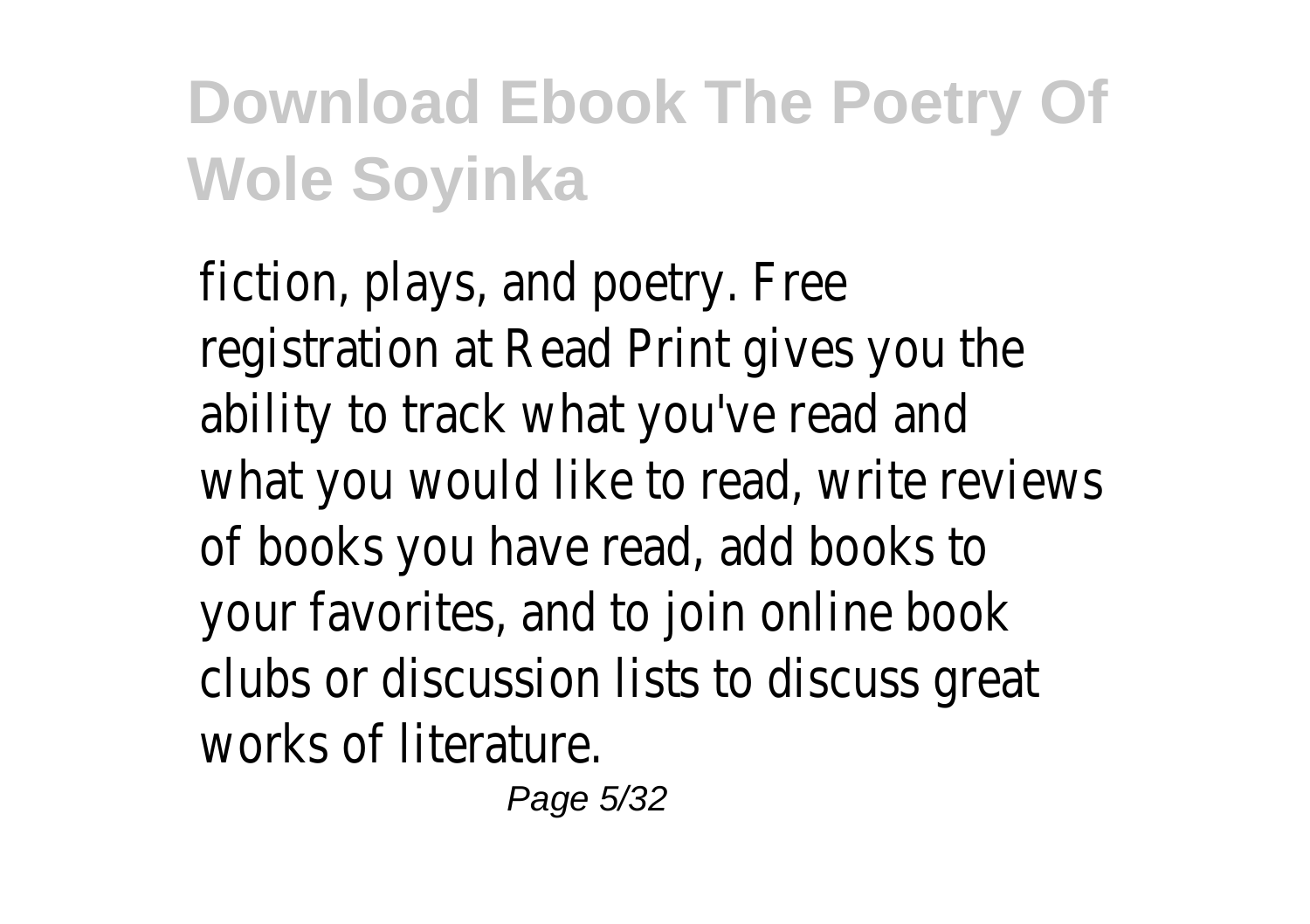Wole Soyinka - Wole Soyinka Poems - Poem Hunter Wole Soyinka was born on the 13 th of July 1934 in Abekouta, Ogun state, Nigeria. His interest in literature led him to study English literature, Greek nd history at the University College in Page 6/32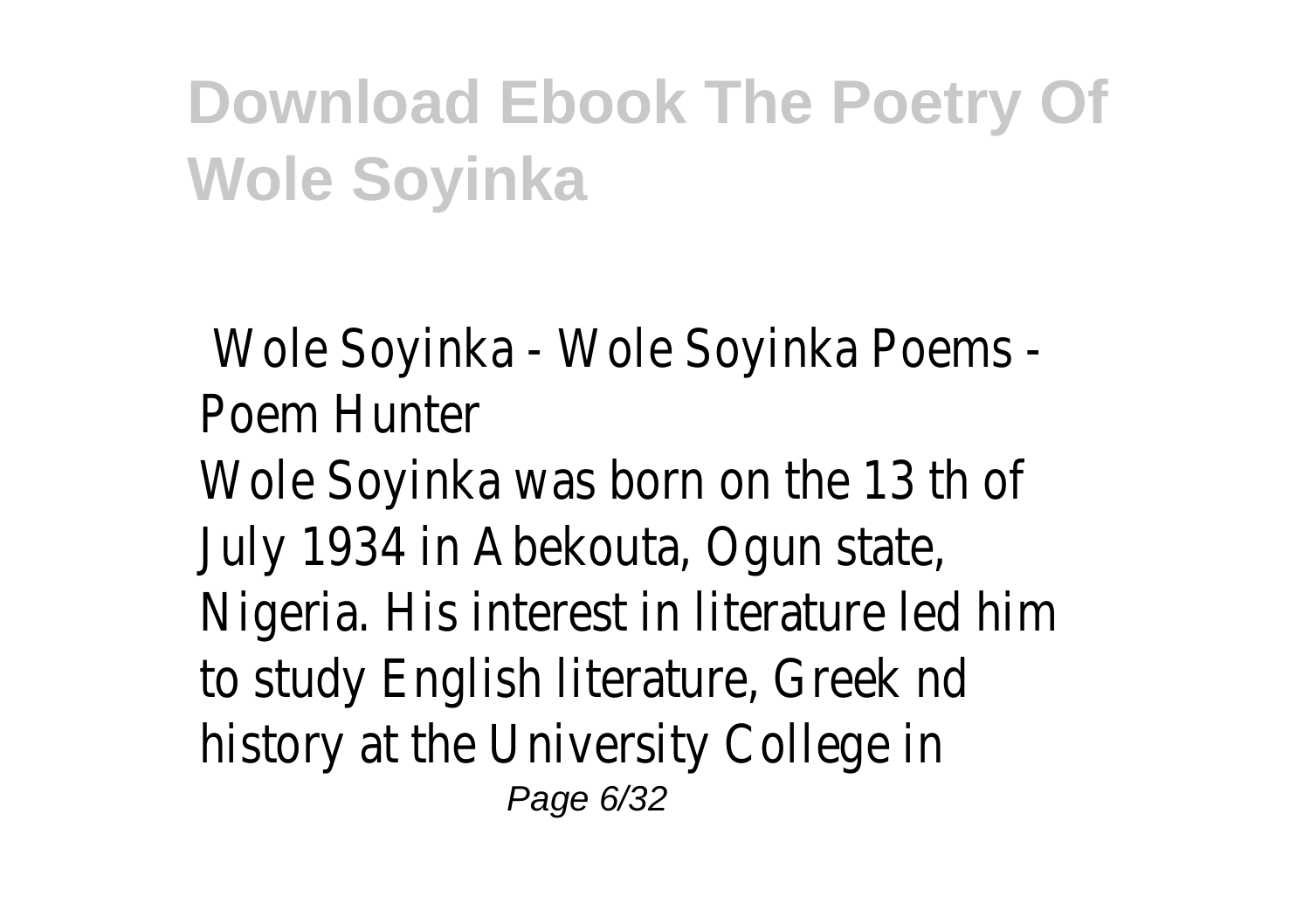Ibadan. His interest in literature led him to study English literature, Greek nd history at the University College in Ibadan.

The Poetry Of Wole Soyinka Wole Soyinka. Nigerian playwright and Page 7/32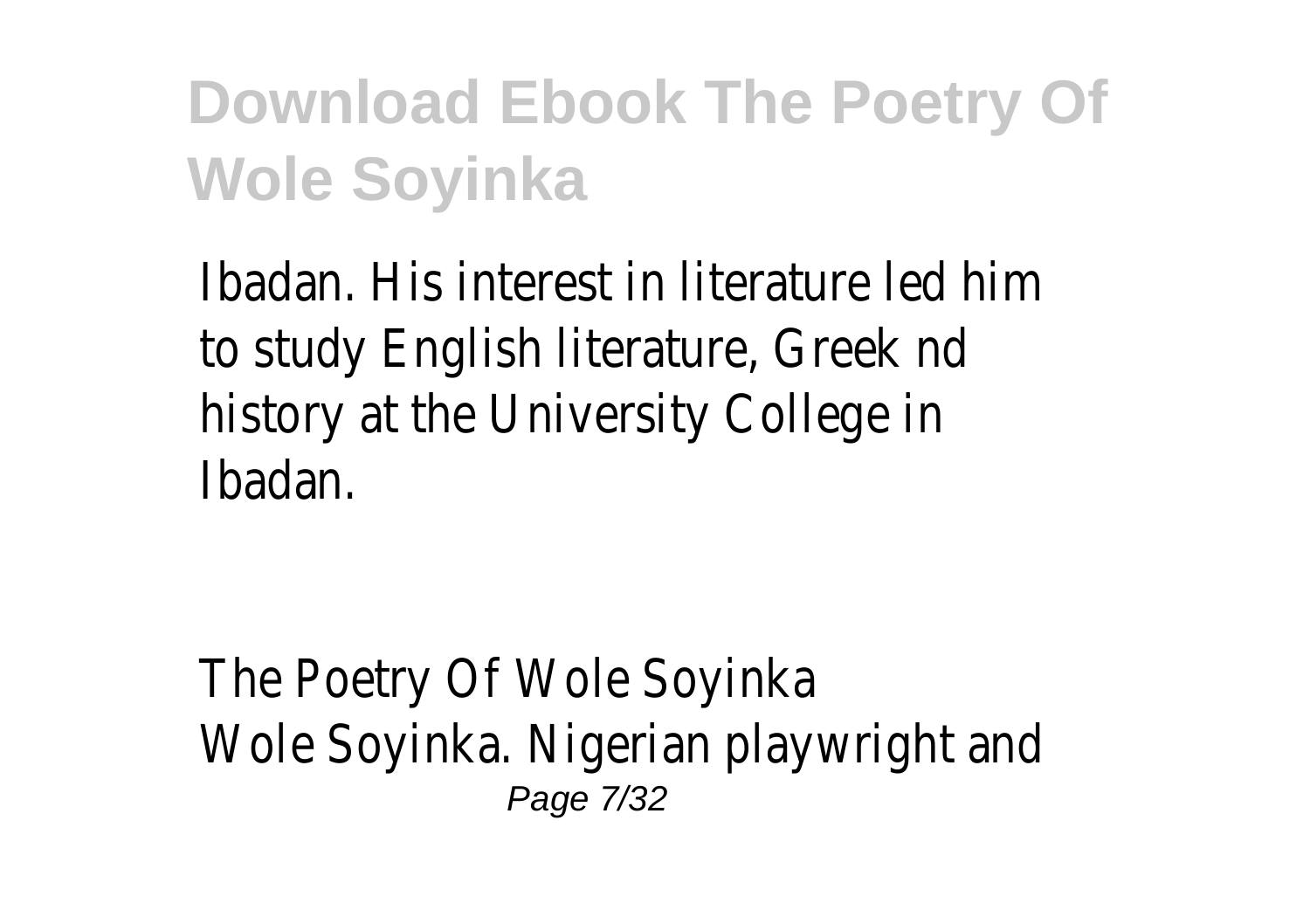political activist Wole Soyinka received the Nobel Prize for Literature in 1986. He was born in 1934 in Abeokuta, near Ibadan, into a Yoruba family and studied at University College in Ibadan, Nigeria, and the University of Leeds, England. Soyinka, who writes in English, is the author of five memoirs....

Page 8/32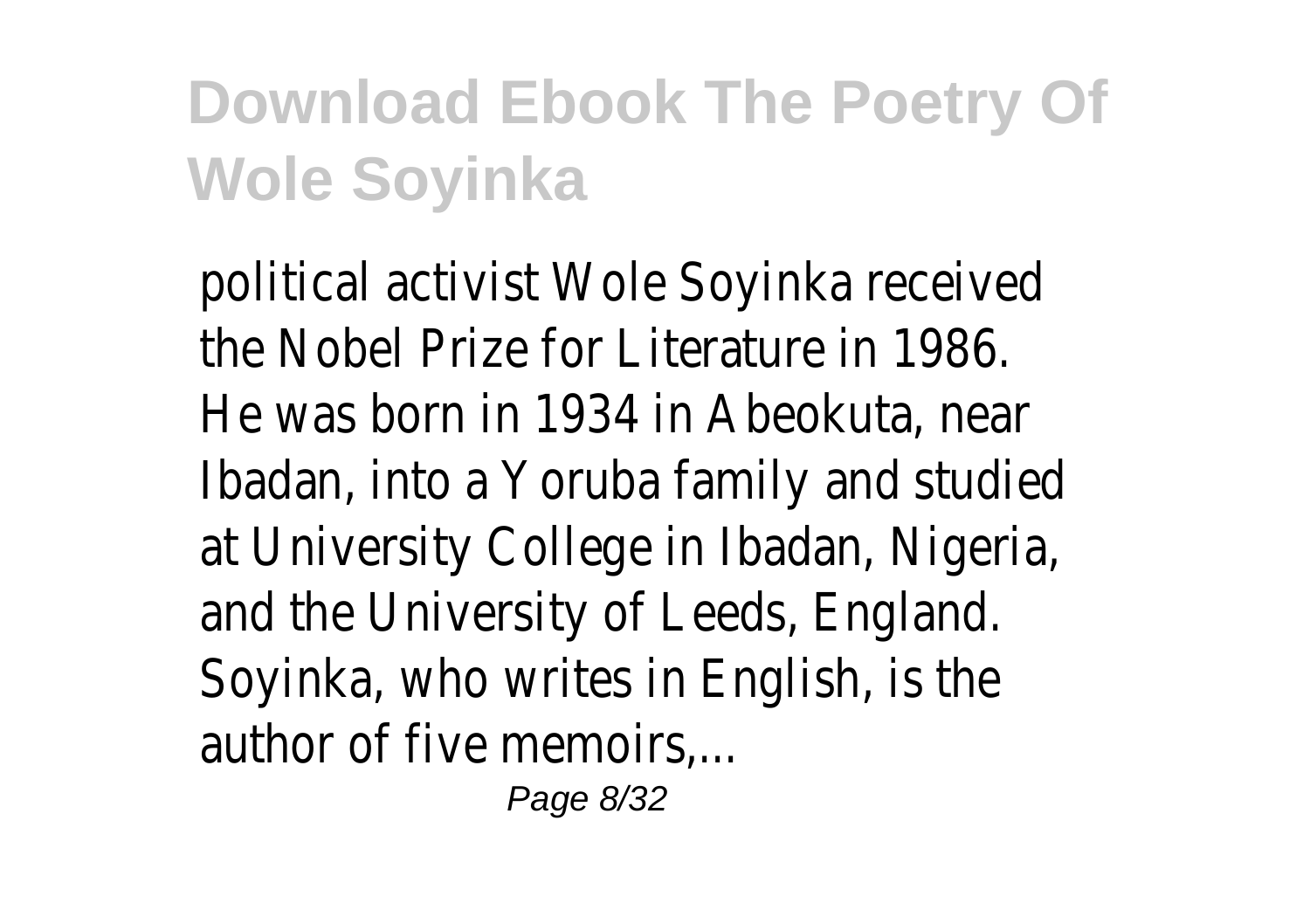Wole Soyinka's Poems: A List of Poems by Soyinka Poem Hunter all poems of by Wole Soyinka poems. 9 poems of Wole Soyinka. Still I Rise, The Road Not Taken, If You Forget Me, Dreams, Annabel Lee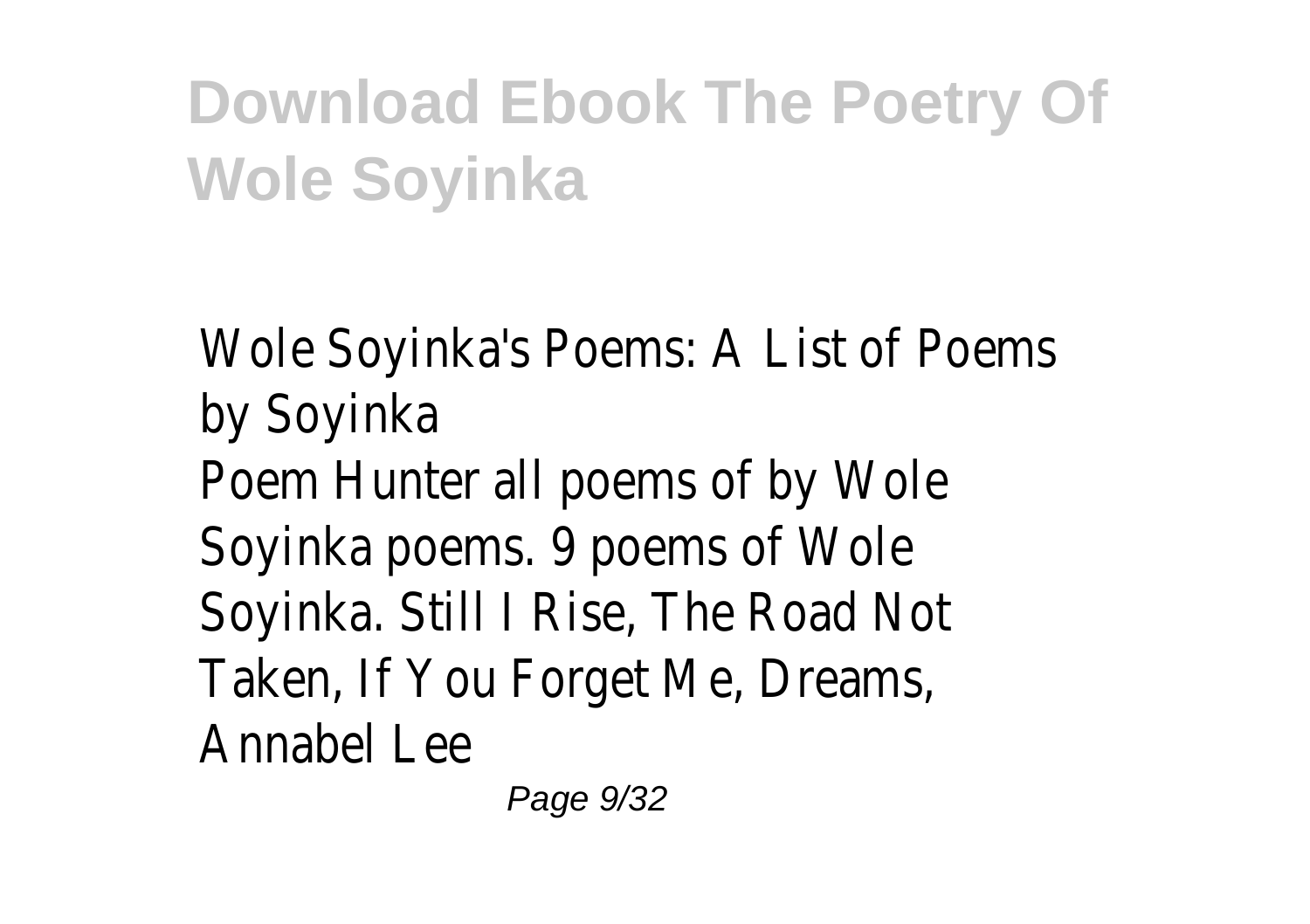Telephone Conversation Poem Summary and Analysis | LitCharts PROFILE OF WOLE SOYINKA. Wole Soyinka is a Nigerian playwright, author, poet, teacher, and political activist. Prof. Wole Soyinka Akinwande Oluwole Babatunde Soyinka was born on the 13th Page 10/32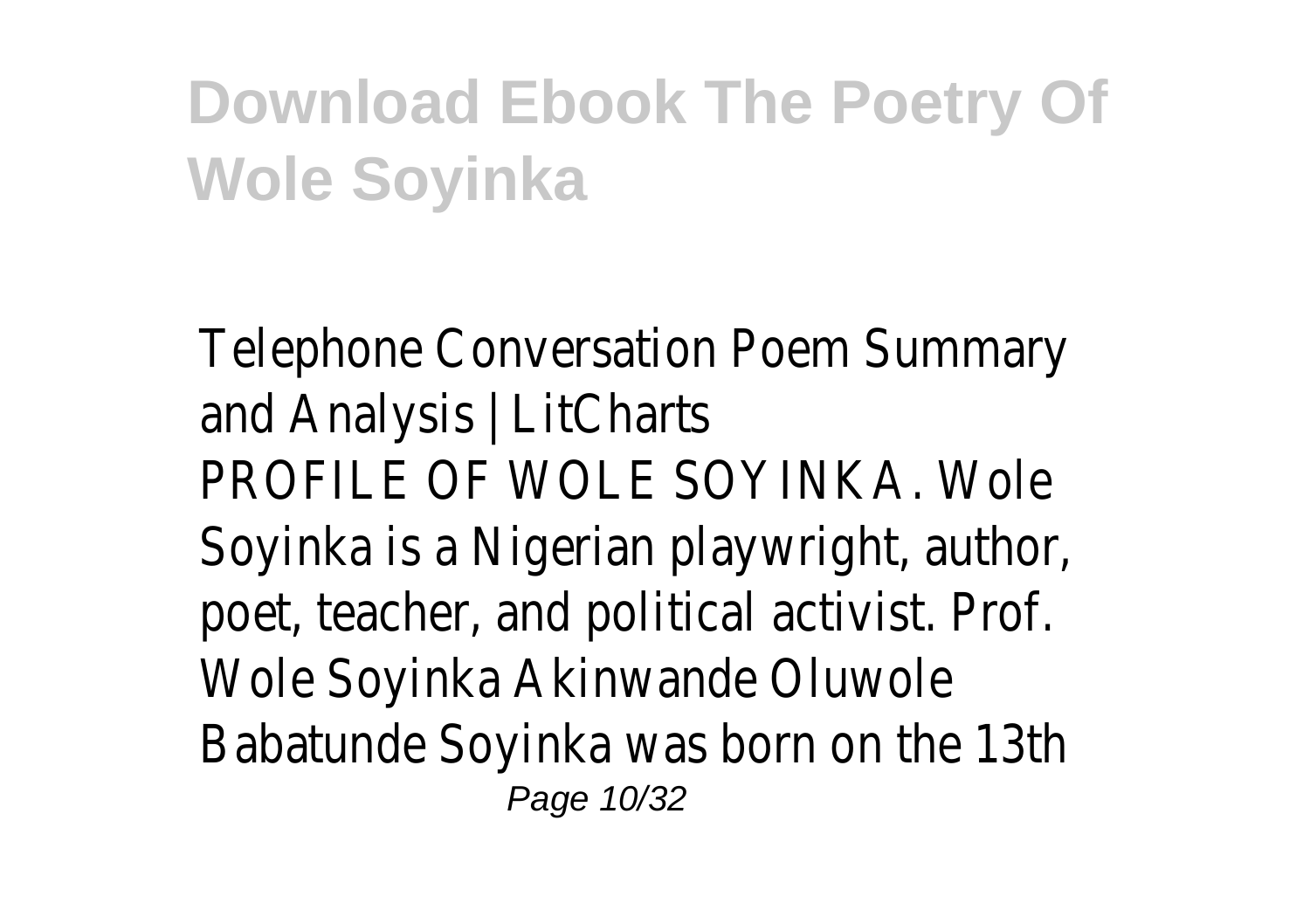of July, 1934 at Abeokuta, near Ibadan in western Nigeria.

Telephone Conversation by Wole Soyinka

- Famous poems ...

The Wole Soyinka Annual Lecture Series was founded in 1994 and "is dedicated to honouring one of Nigeria and Africa's Page 11/32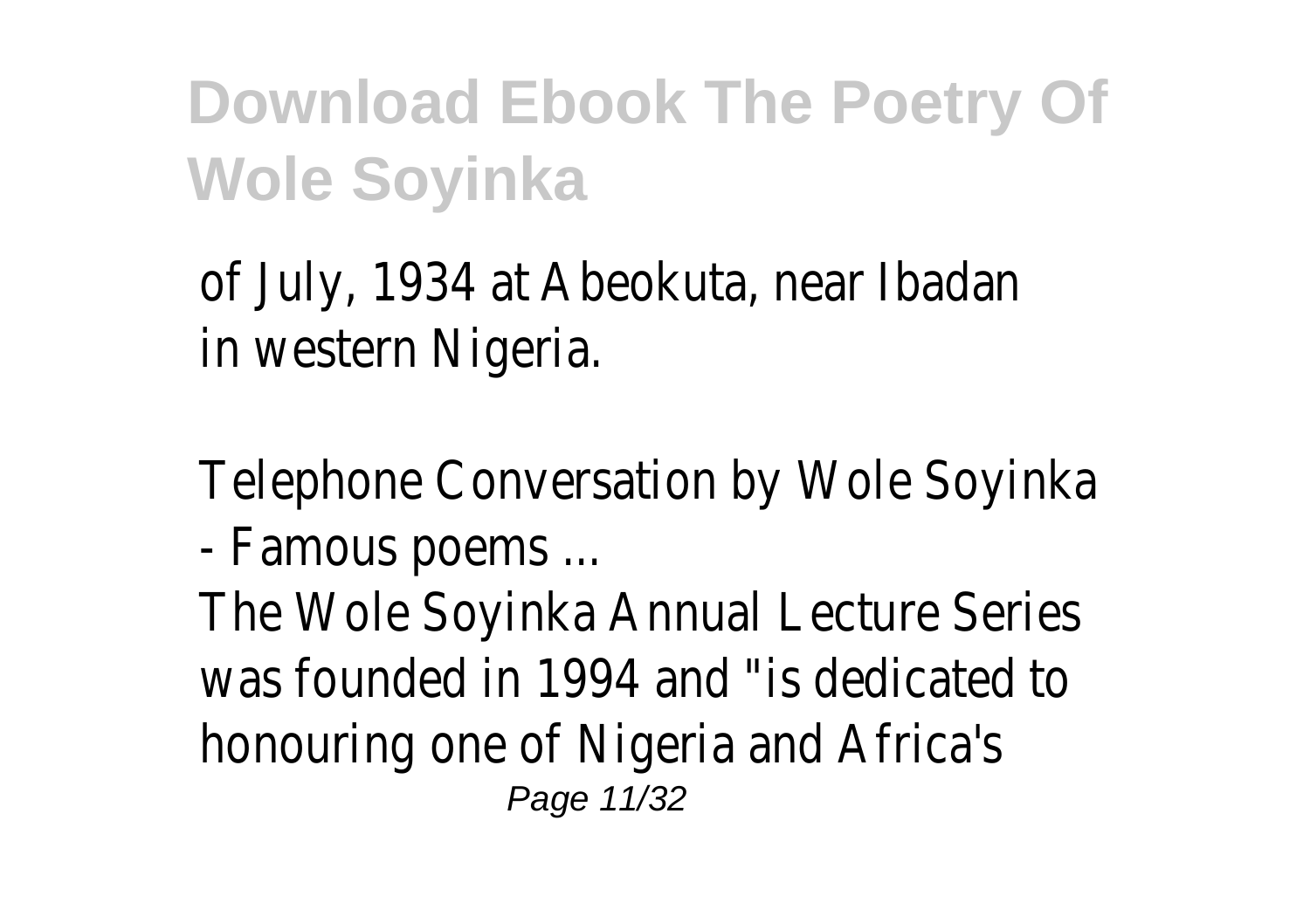most outstanding and enduring literary icons: Professor Wole Soyinka". It is organised by the National Association of Seadogs (Pyrates Confraternity) , which organisation Soyinka with six other students founded in 1952 at the

World Poetry Database: Poems by Wole Page 12/32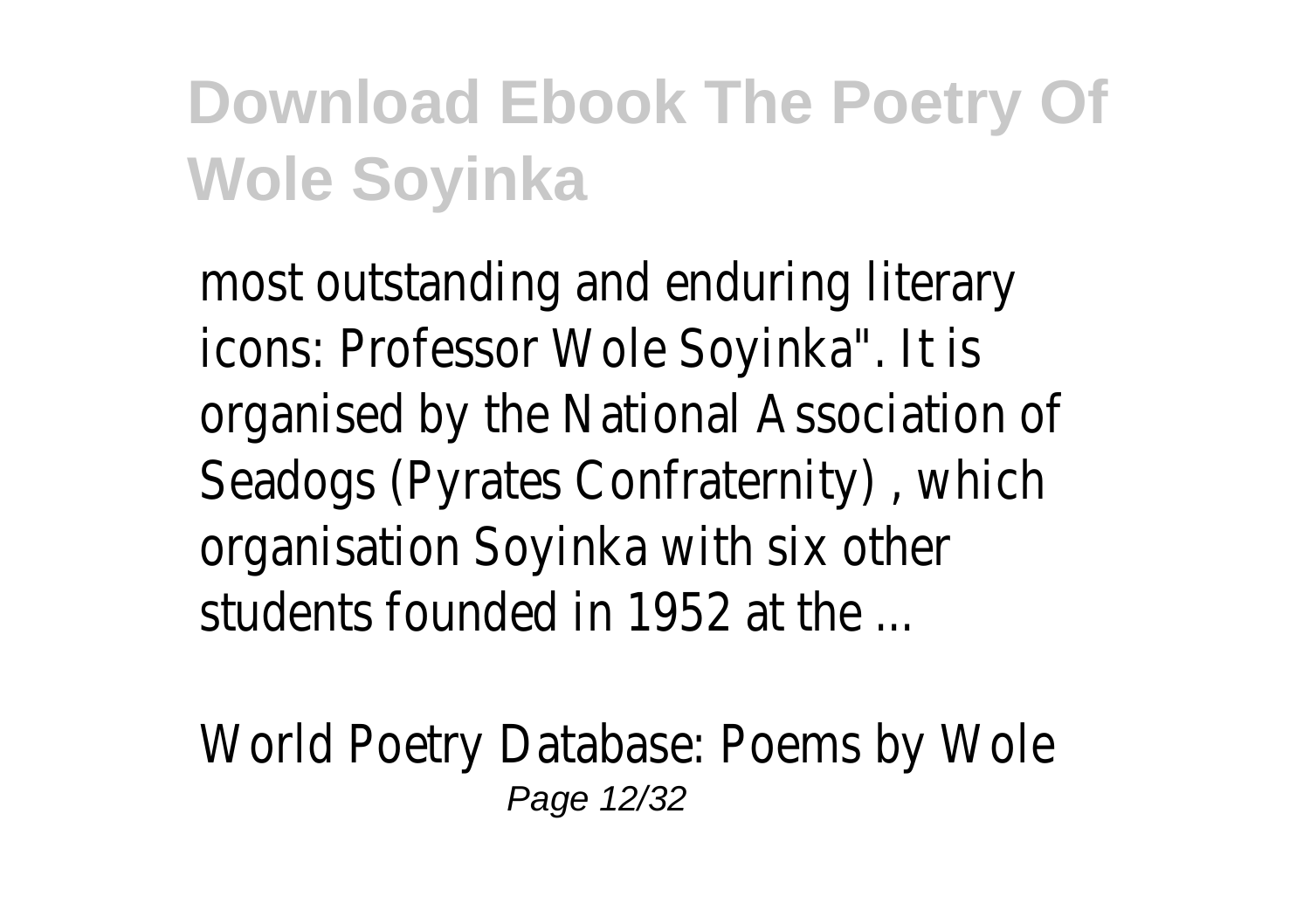Soyinka Civilian And Soldier - Poem by Wole Soyinka. Autoplay next video. My apparition rose from the fall of lead, Declared, 'I am a civilian.' It only served To aggravate your fright. For how could I Have risen, a being of this world, in that hour Of impartial death! And I Page 13/32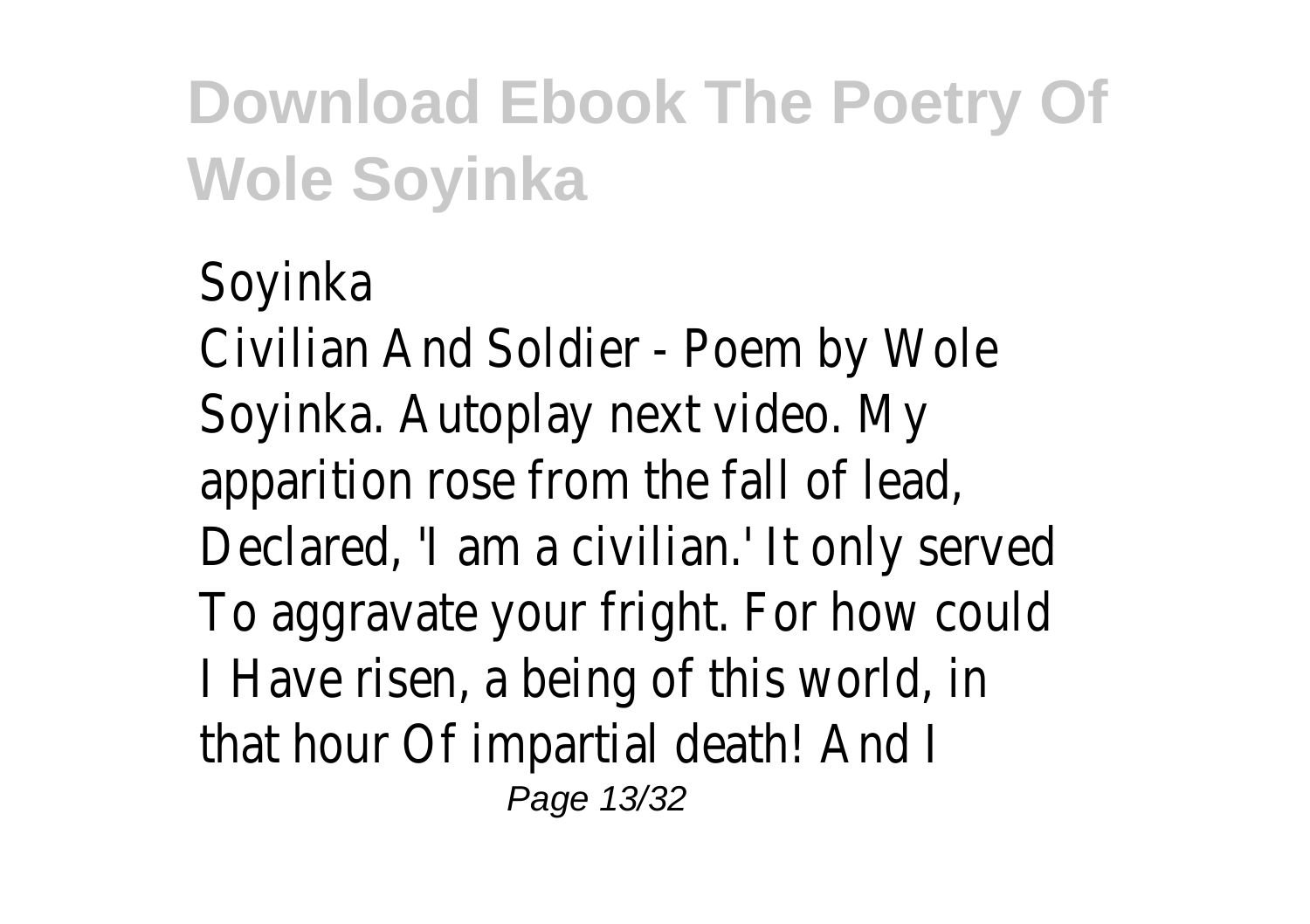thought also: nor is

Telephone Conversation Poem by Wole Soyinka - Poem Hunter Poetry Analysis: Wole Soyinka's "Telephone Conversation" September 7, 2014 / rukhaya / 1 Comment Wole Soyinka's "Telephone Conversation" is Page 14/32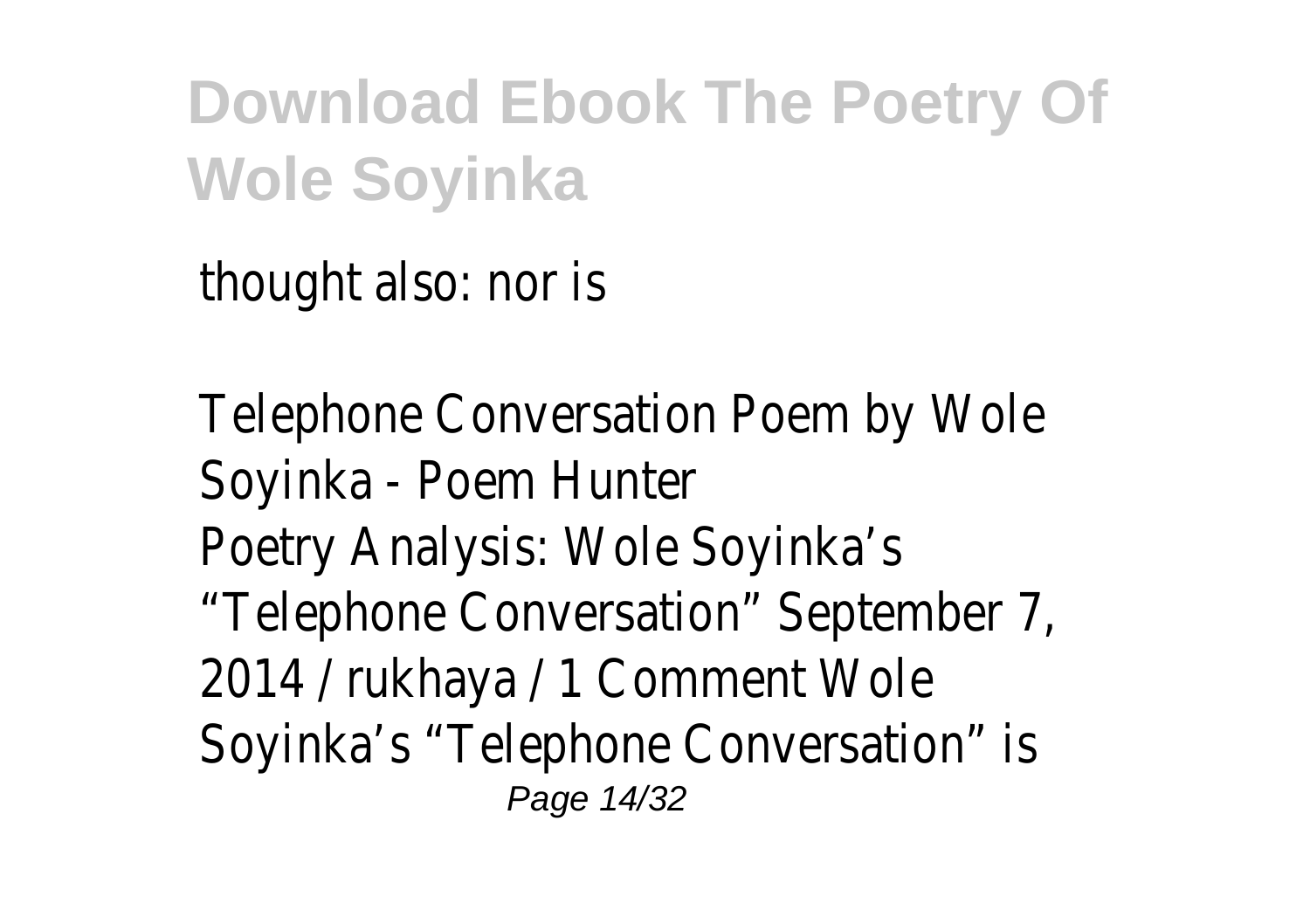an eloquent exchange of dialogue between a dark West African man and his British landlady that inexorably verges on the question of apartheid.

Wole Soyinka - Wikipedia Wole Soyinka Poetry: World Poets Analysis. Much like T. S. Eliot, Soyinka Page 15/32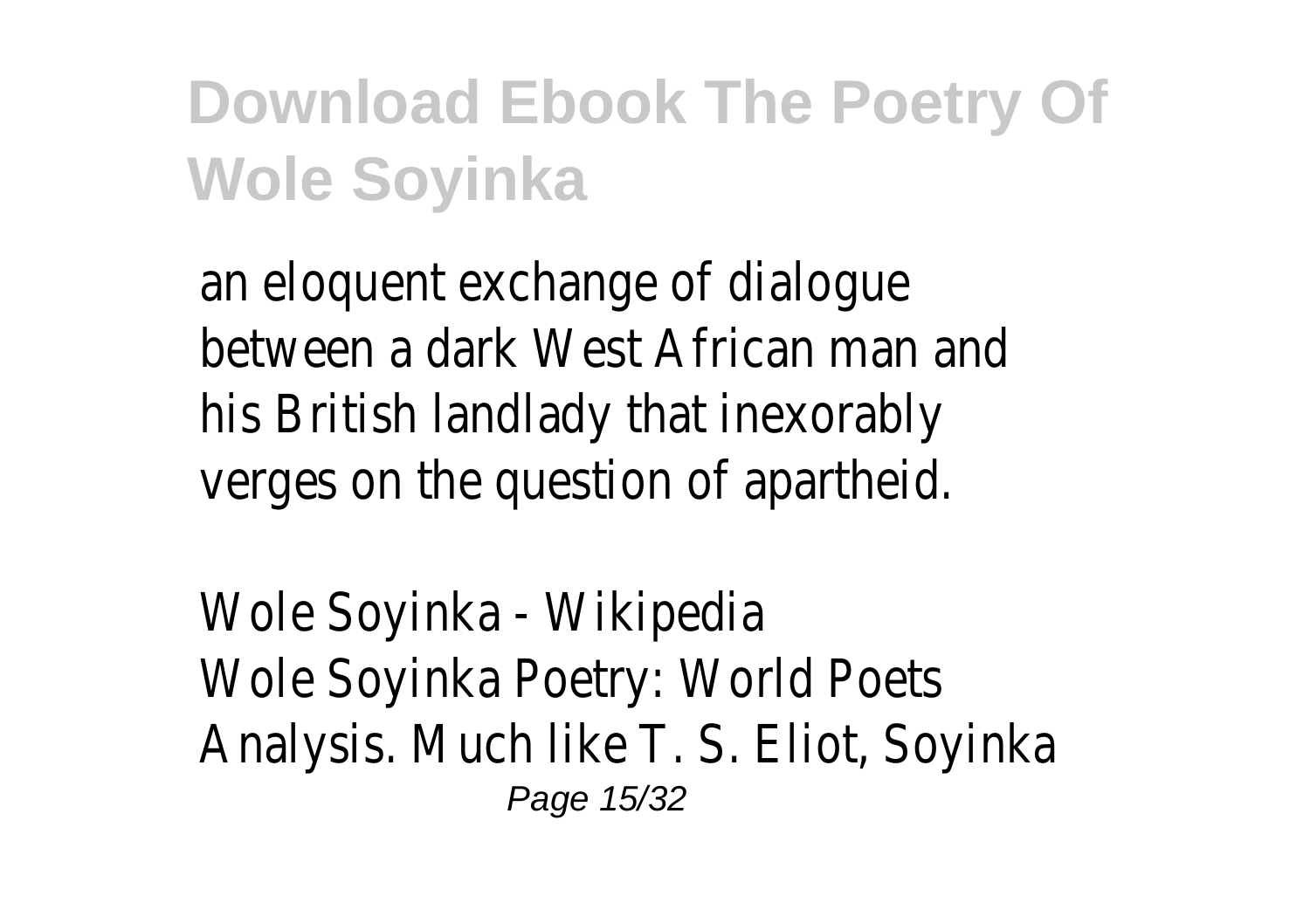uses allusions from mythology and history as key elements in his poetry. Some critics state that Soyinka's poetry is unnecessarily complex, often obscure, and unreadable. However, his poetry embraces a wider world beyond Africa and speaks about the human condition, of triumph and despair, of cruelty and Page 16/32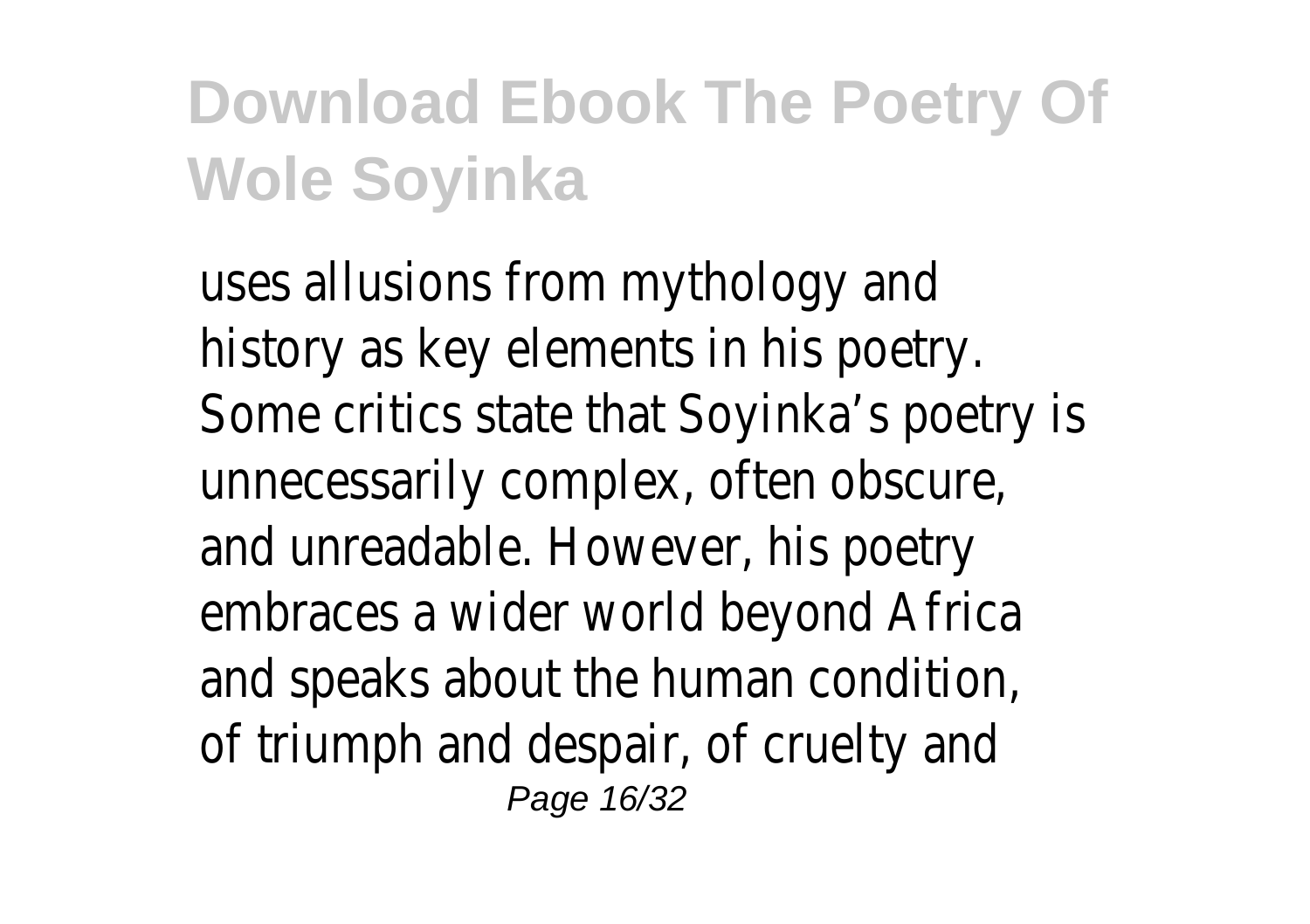compassion.

Wole Soyinka | Poetry Foundation Wole Soyinka. As playwright, actor, producer, poet, novelist and author of scathing satirical revues, Soyinka has been a champion of the responsibility of art and the artist to society. This has Page 17/32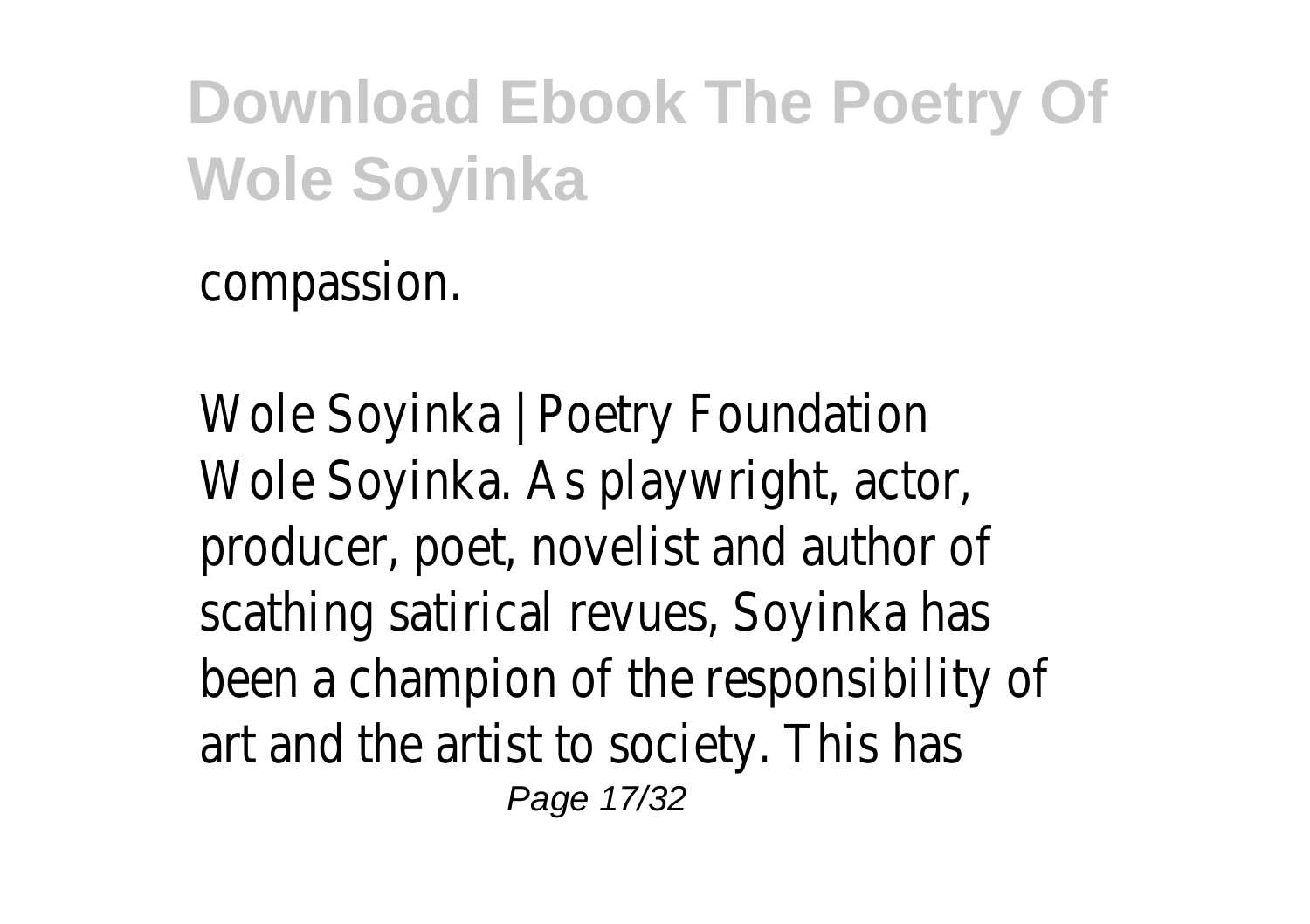made him a bitter critic of society and the establishment and has involved him in some activist episodes which cost him his freedom.

Wole Soyinka Poetry: World Poets Analysis - Essay - eNotes Procession I - Hanging Day - Poem by Page 18/32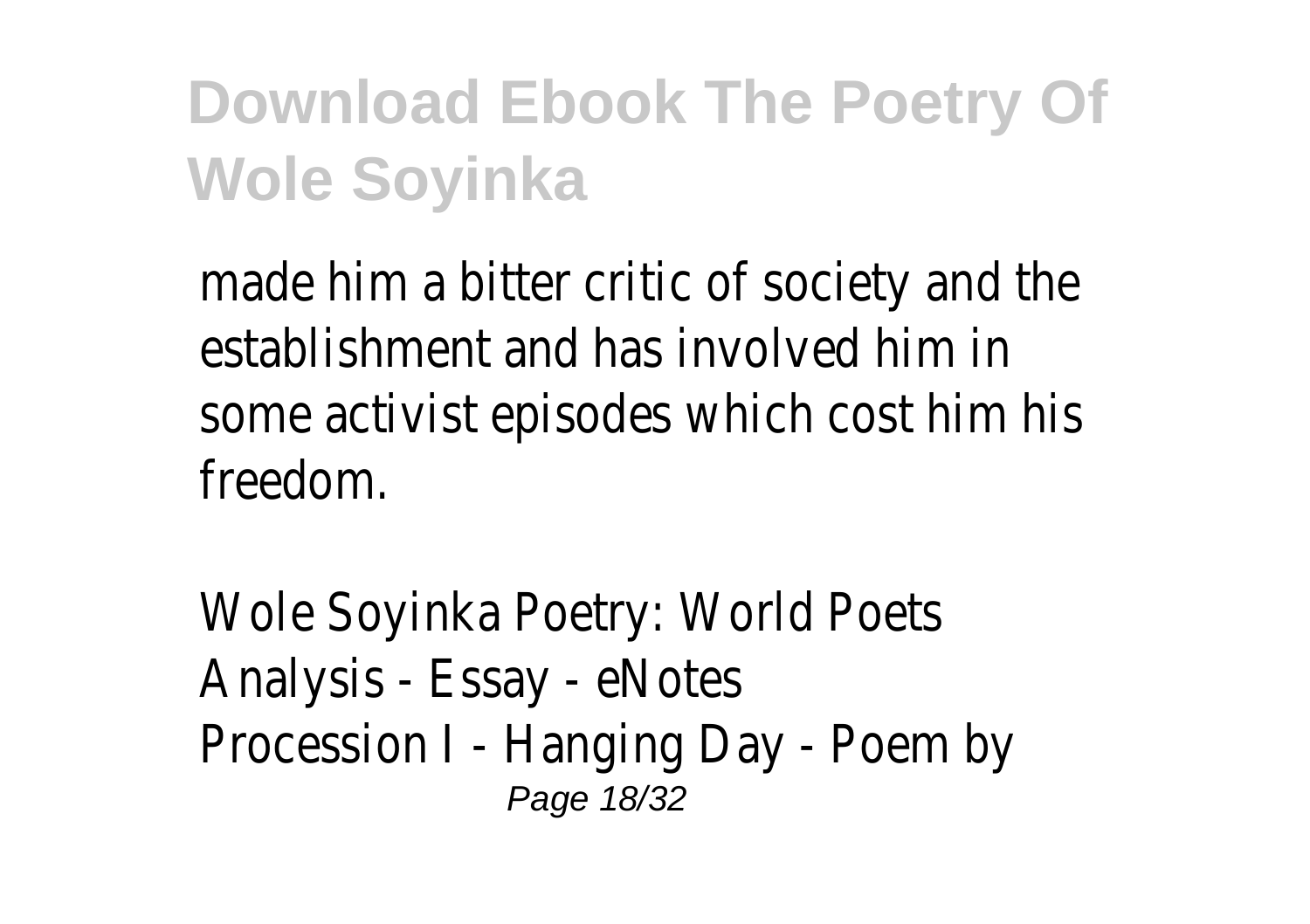Wole Soyinka. Echoes footsteps of the grave procession. Lean to shadow of the shortening morn. Behind an eyepatch lushly blue. In a piece of blindness, closed. Its grey recessive deeps. Barred and secret in the empty home. Of shuttered windows, i know the heart. Has journeyed far from present. Page 19/32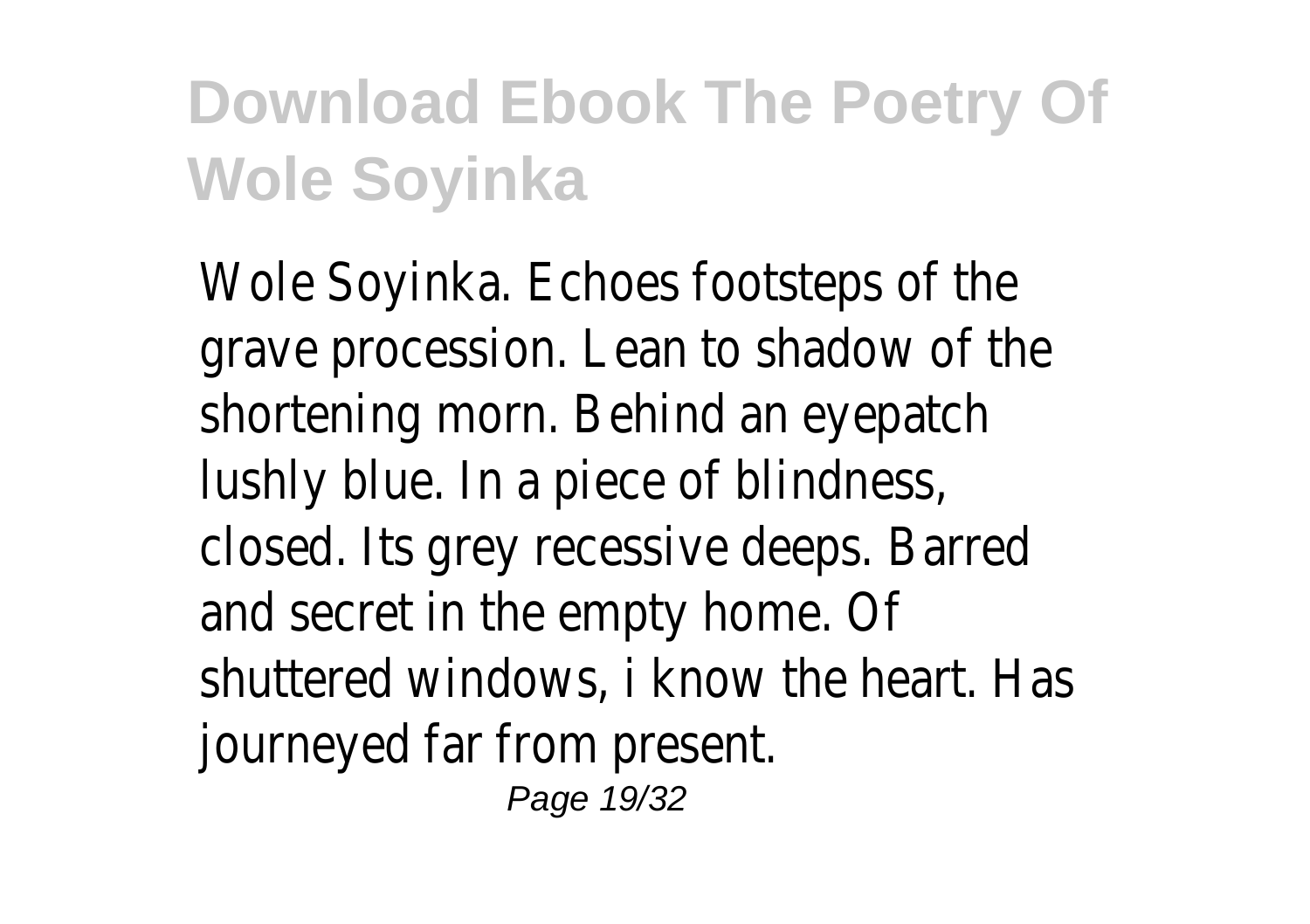Procession I - Hanging Day Poem by Wole Soyinka - Poem Hunter In the poem "Telephone Conversation", the poet Wole Soyinka talks principally about two strangers speaking over the telephone and the resulting revelations which come to the fore concerning the Page 20/32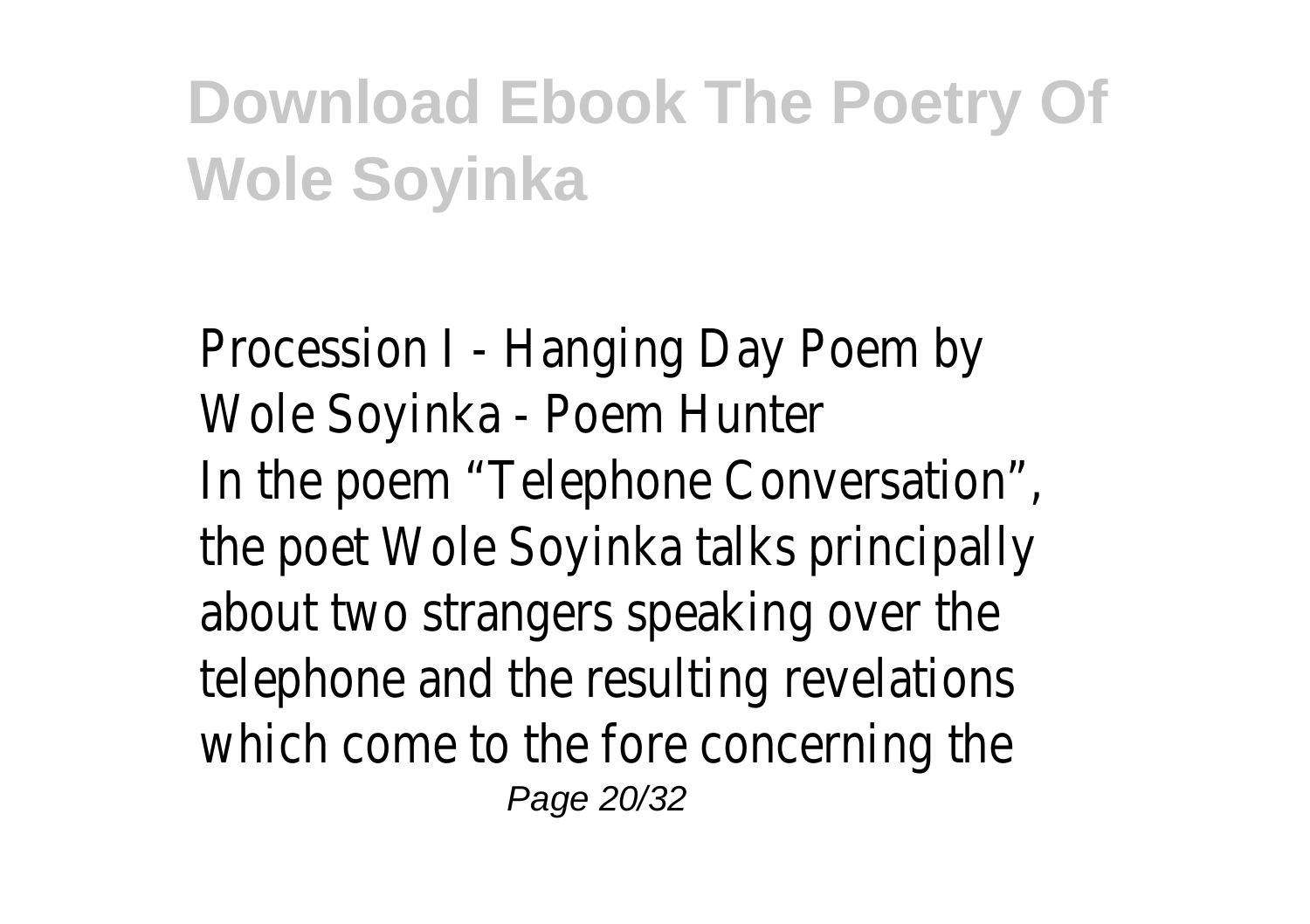attitudes some people have on others even without knowing him or her personally but just by having cognizance of the color of his or her skin.

(PDF) Wole Soyinka: Poetry and Emotion - ResearchGate Wole Soyinka is a Nigerian playwright, Page 21/32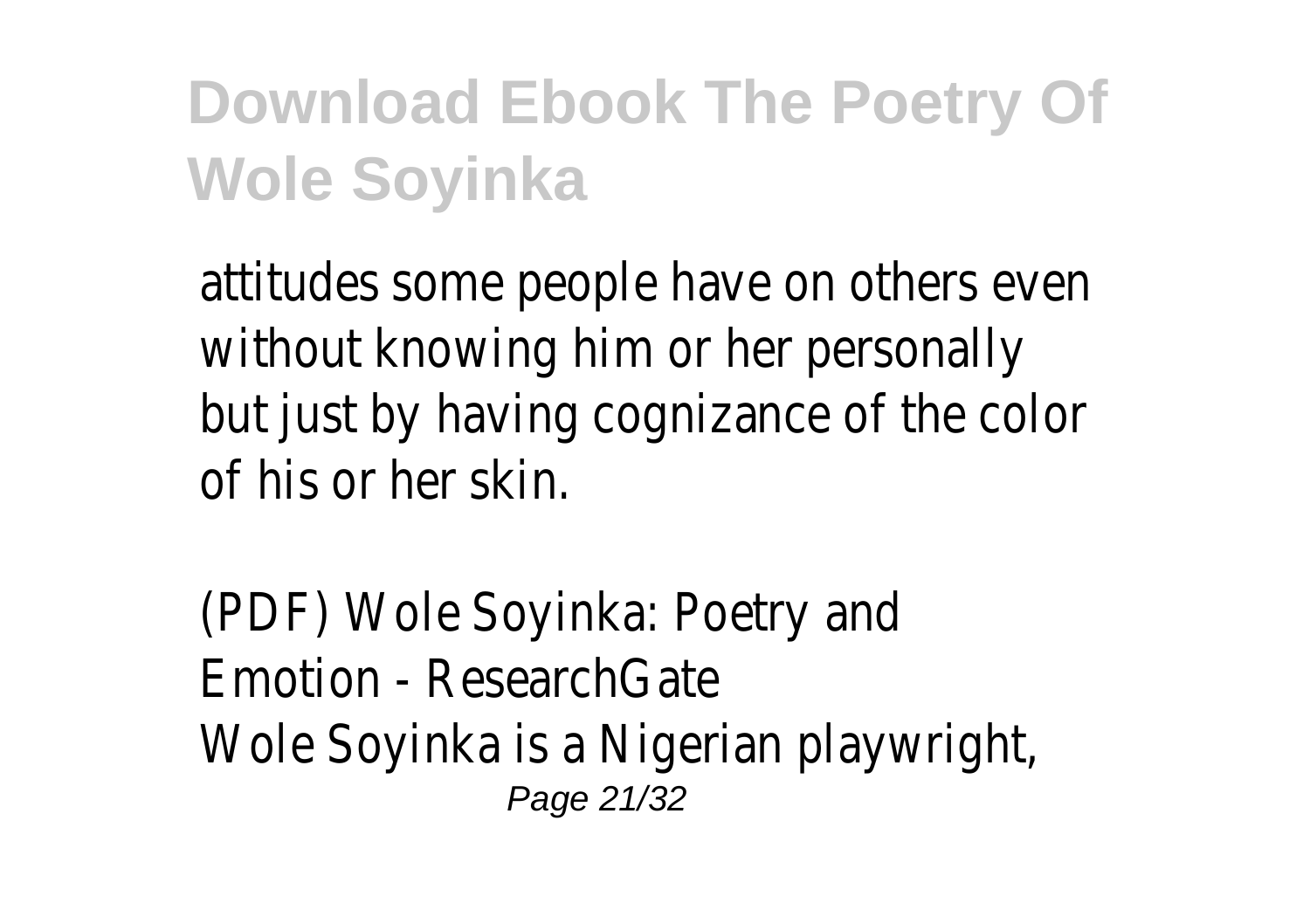poet, author, teacher and political activist who received the Nobel Prize for Literature in 1986. Synopsis Wole Soyinka was born on July 13, 1934, in Nigeria ...

Wole Soyinka Poems - Poems of Wole Soyinka - Poem Hunter Page 22/32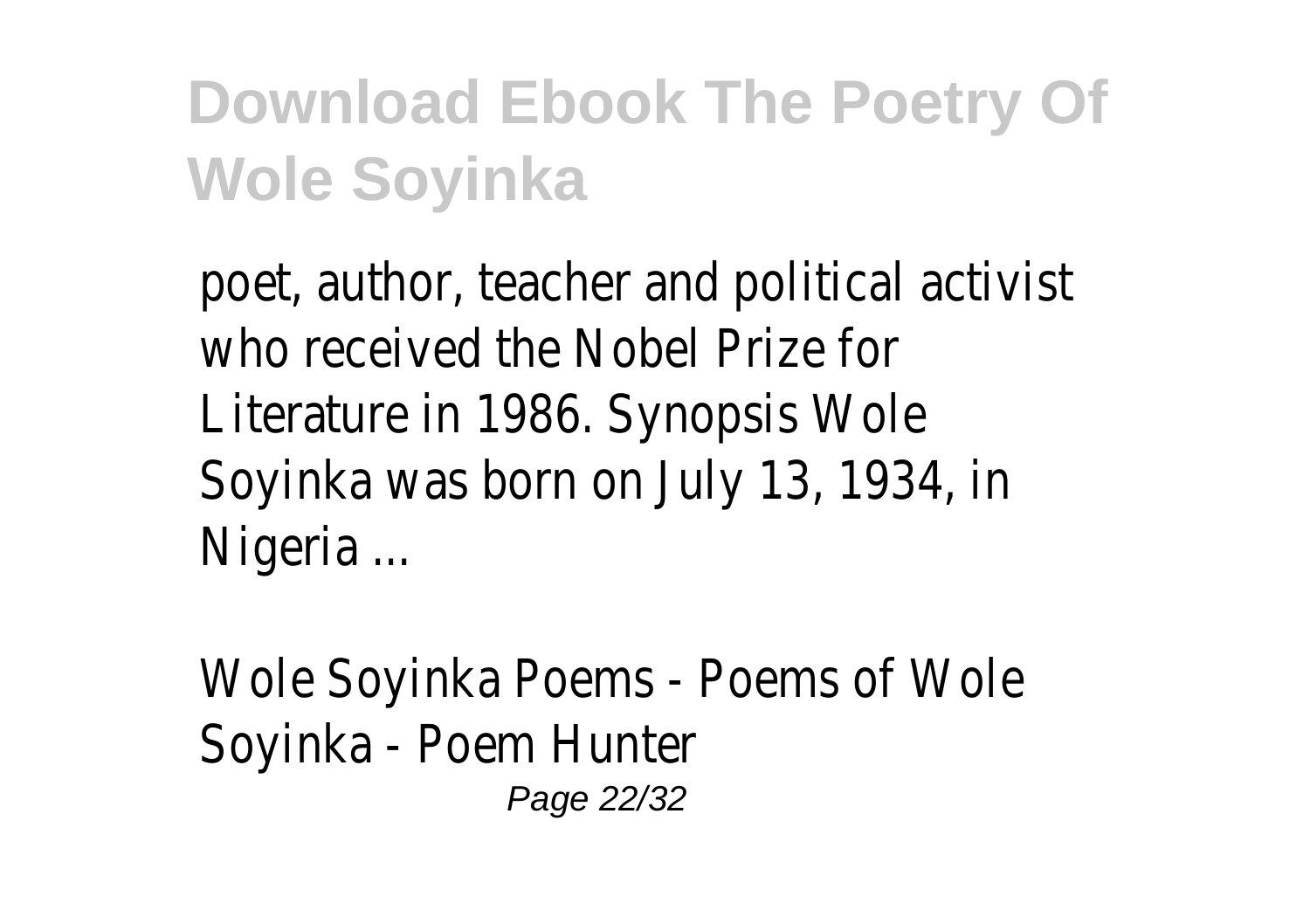Wole Soyinka (1934 - present) During the six years spent in England, he was a dramaturgist at the Royal Court Theatre in London 1958-1959. In 1960, he was awarded a Rockefeller bursary and returned to Nigeria to study African drama. At the same time, he taught drama and literature ..

Page 23/32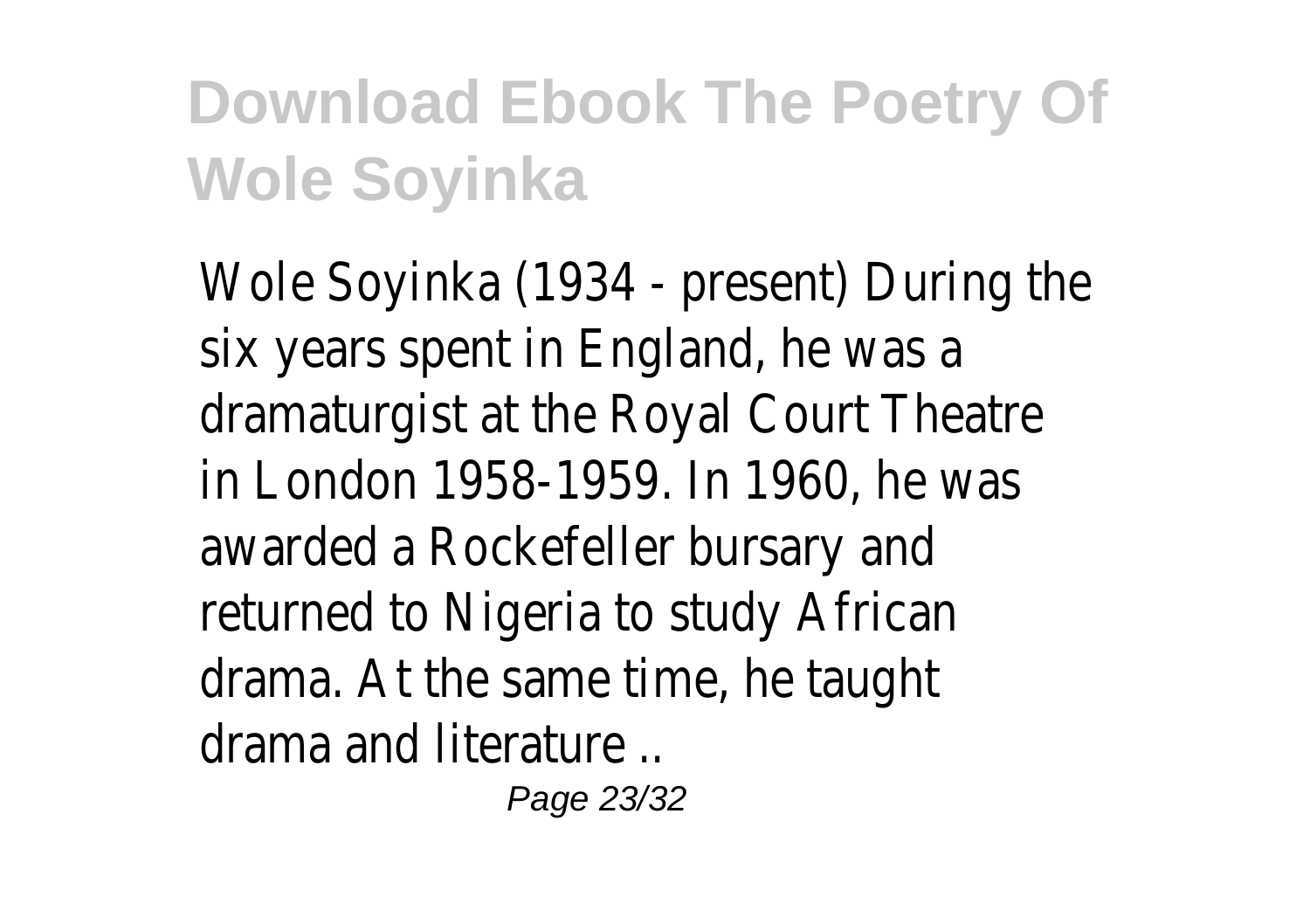Profile Of Wole Soyinka - Theatreartsrelated.com Great Wole Soyinka! Hi wrote this poem 55 years ago. But up to nowadays, Telephone conversation is still being actually for the problem of discrimination and racism against Page 24/32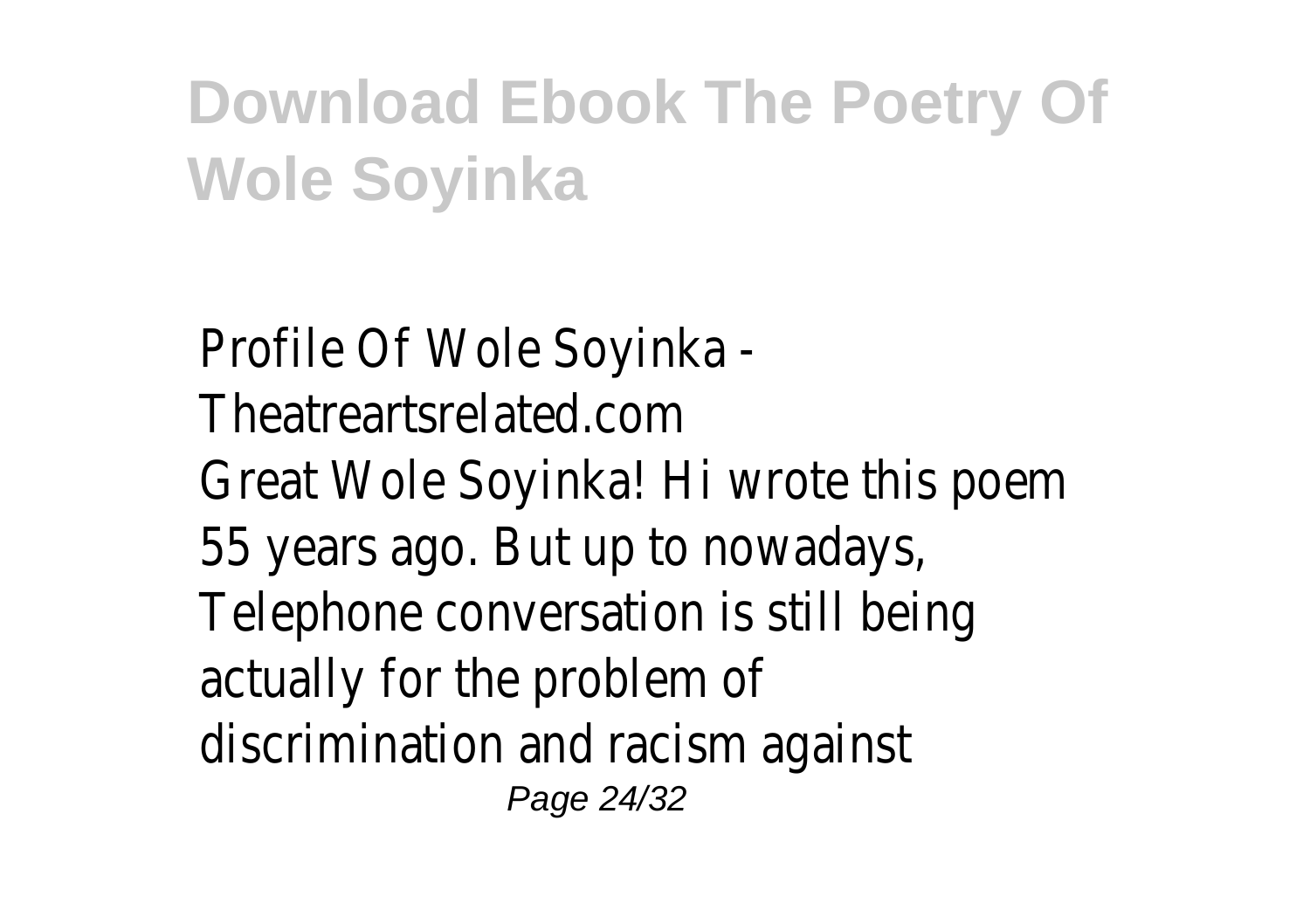African black people every where in the wold. Telephone conversation is become a classic poem not only for the liric style used during the dialogue with the landlady, but ...

Summary of Telephone Conversation by Wole Soyinka ...

Page 25/32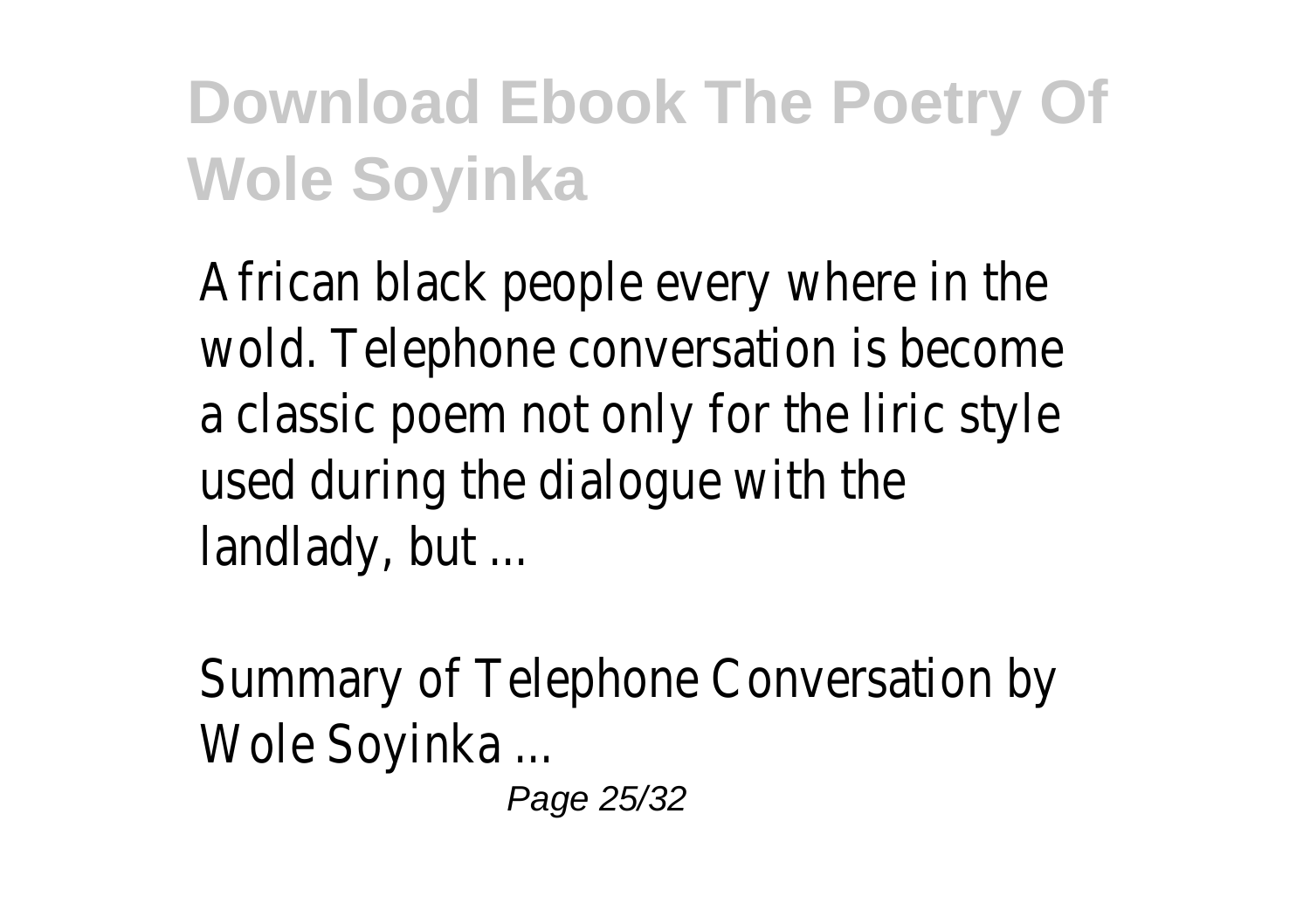"Telephone Conversation" is a 1963 poem by the Nigerian writer Wole Soyinka that satires racism. The poem describes a phone call between a landlady and the speaker, who is black, about renting an apartment.

Civilian And Soldier Poem by Wole Page 26/32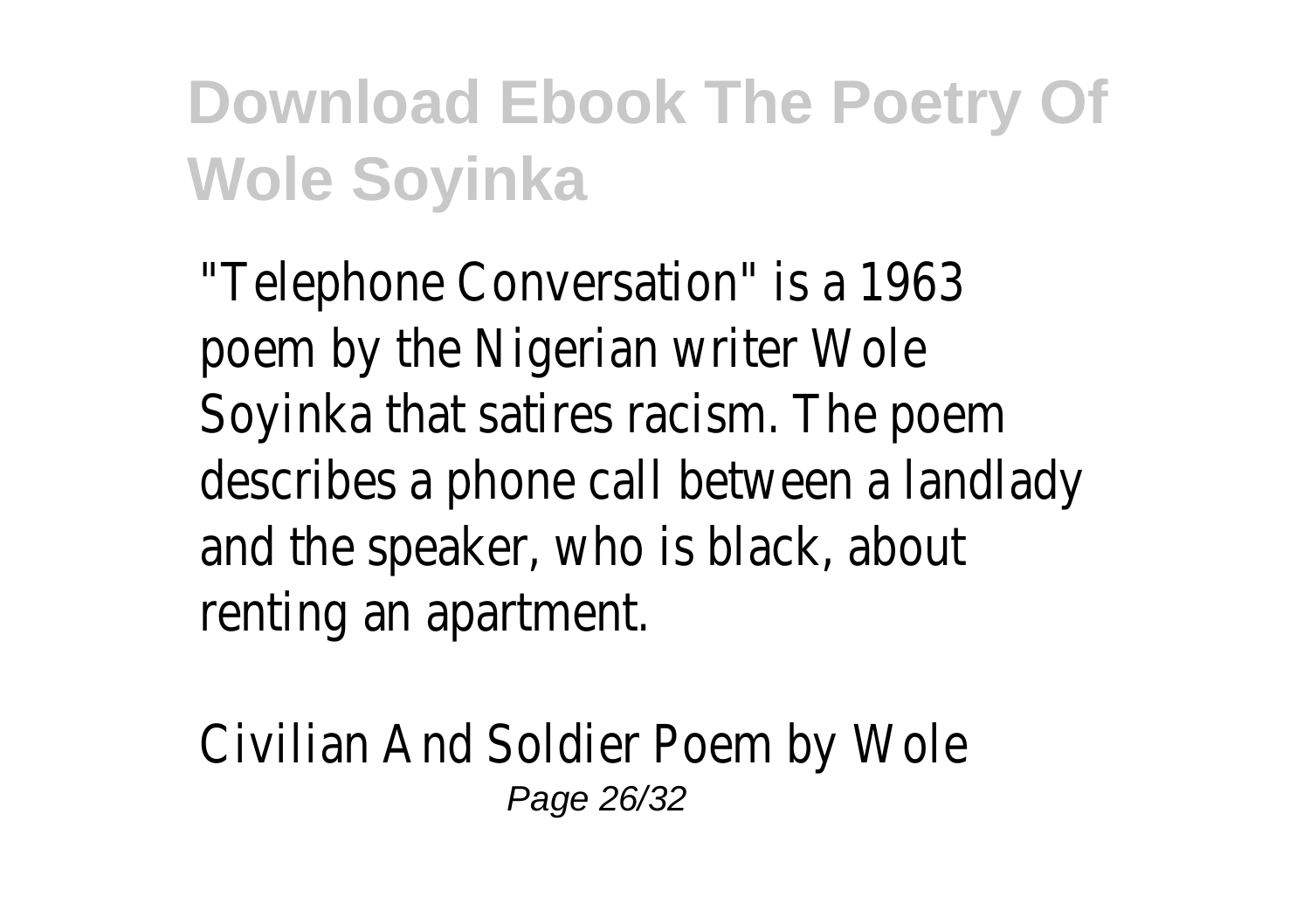Soyinka - Poem Hunter Wole Soyinka is a black Africa's foremost dramatist and one of the controversial writers of this generation. As playwright, actor, producer, poet, novelist and author of scathing satirical revues, Soyinka has been a champion of the responsibility of art and the artist to society.

Page 27/32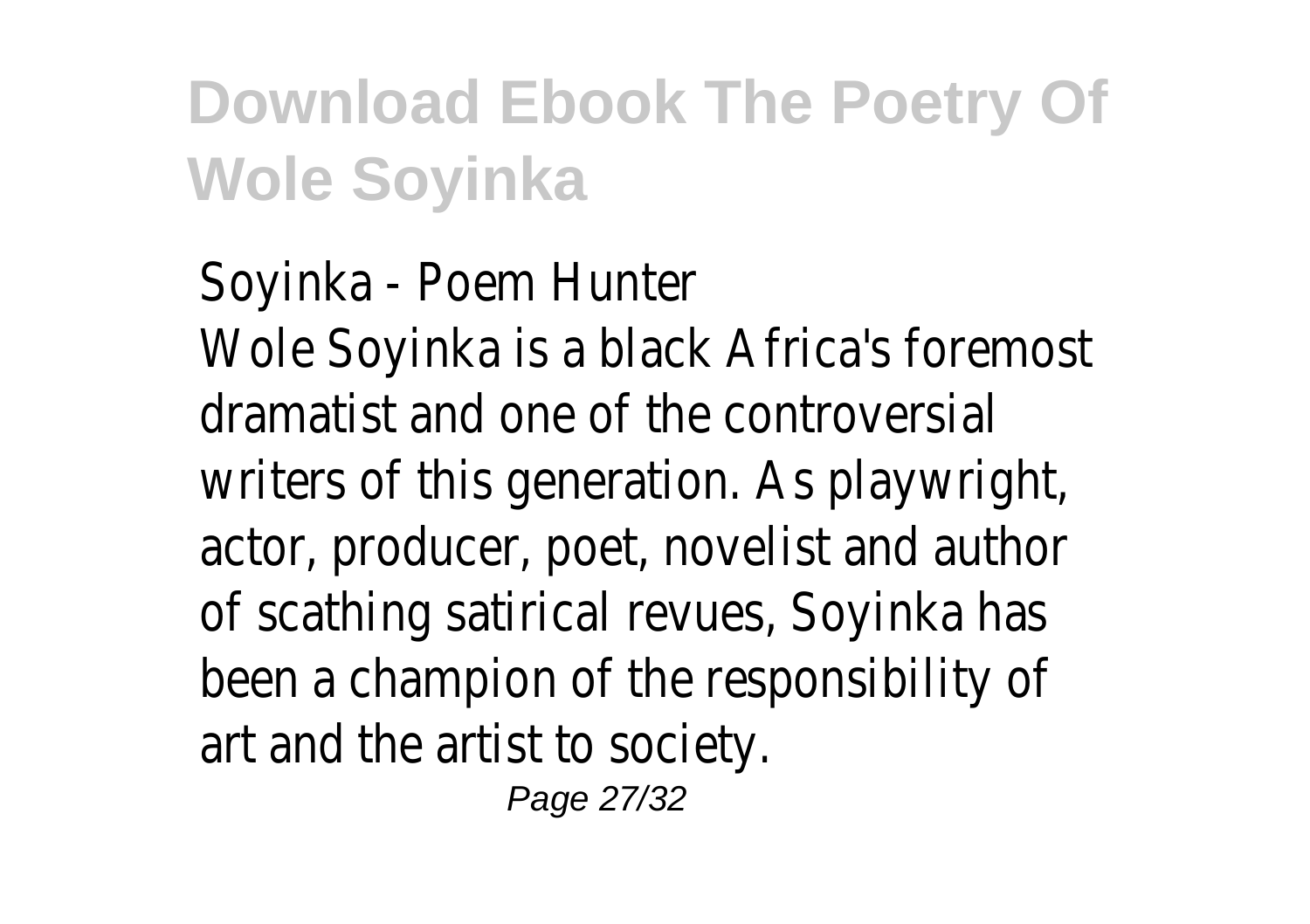Wole Soyinka - Poems, Biography, Quotes

Soyinka's poems, which show a close connection to his plays, are collected in Idanre, and Other Poems (1967), Poems from Prison (1969), A Shuttle in the Crypt (1972) the long poem Ogun Page 28/32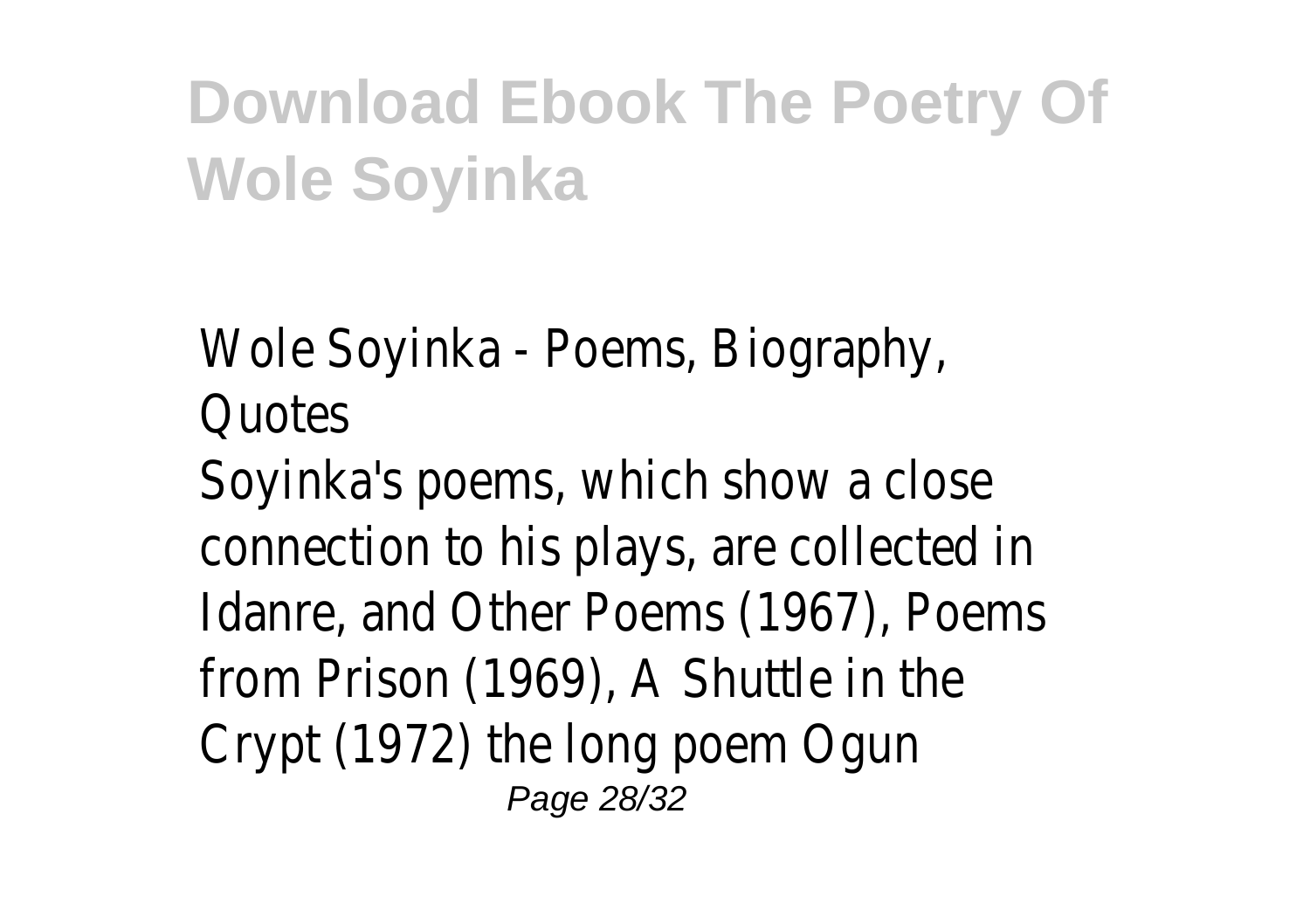Abibiman (1976) and Mandela's Earth and Other Poems (1988). From Les Prix Nobel 1986.

Wole Soyinka - Poems by the Famous Poet - All Poetry All poems of Wole Soyinka ». Akinwande Oluwole "Wole" Soyinka is a Nigerian Page 29/32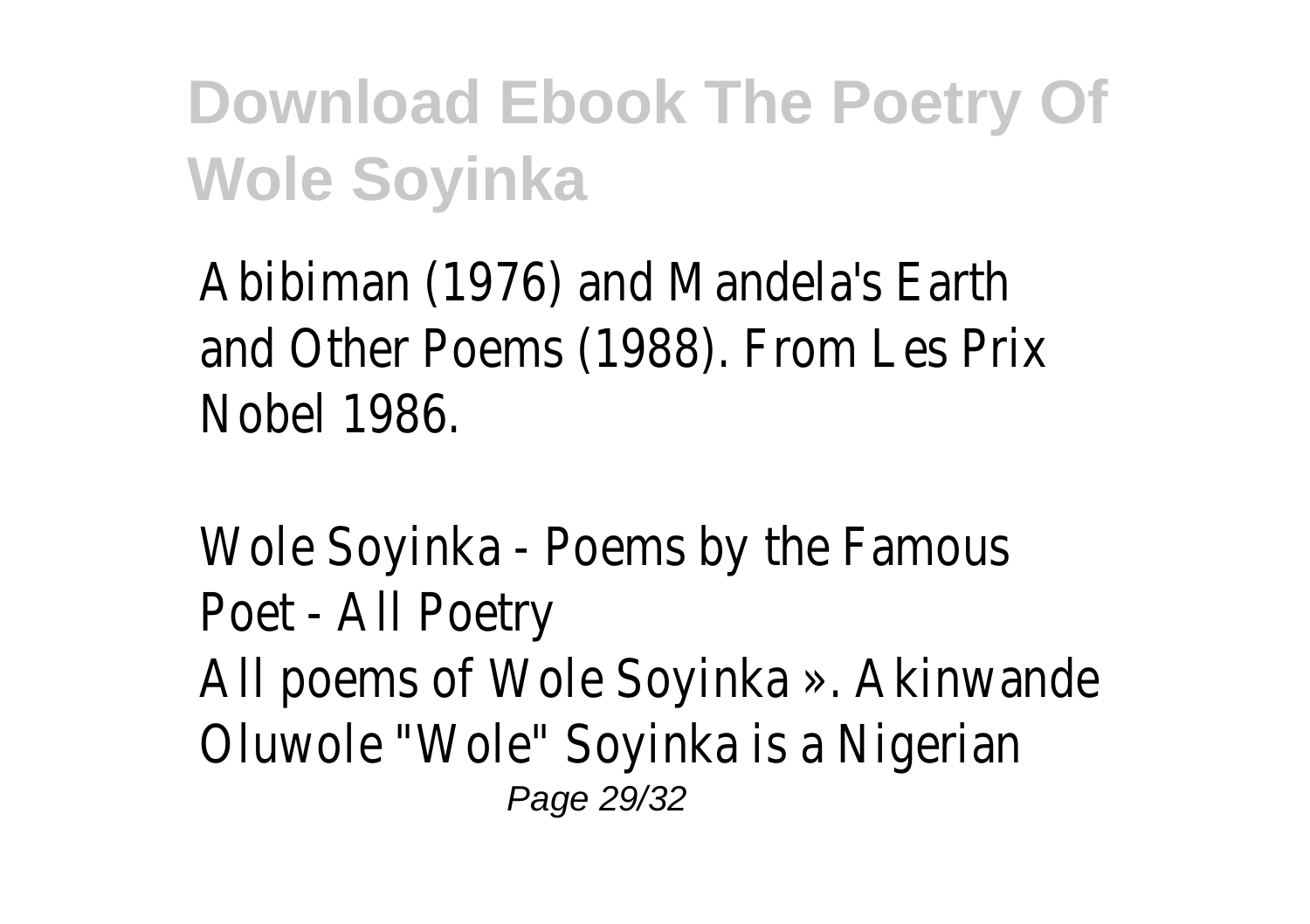writer, notable especially as a playwright and poet; he was awarded the 1986 Nobel Prize in Literature, the first person in Africa to be so honoured. Soyinka was born into a Yoruba family in Abeokuta.

Poetry Analysis: Wole Soyinka's "Telephone Conversation ... Page 30/32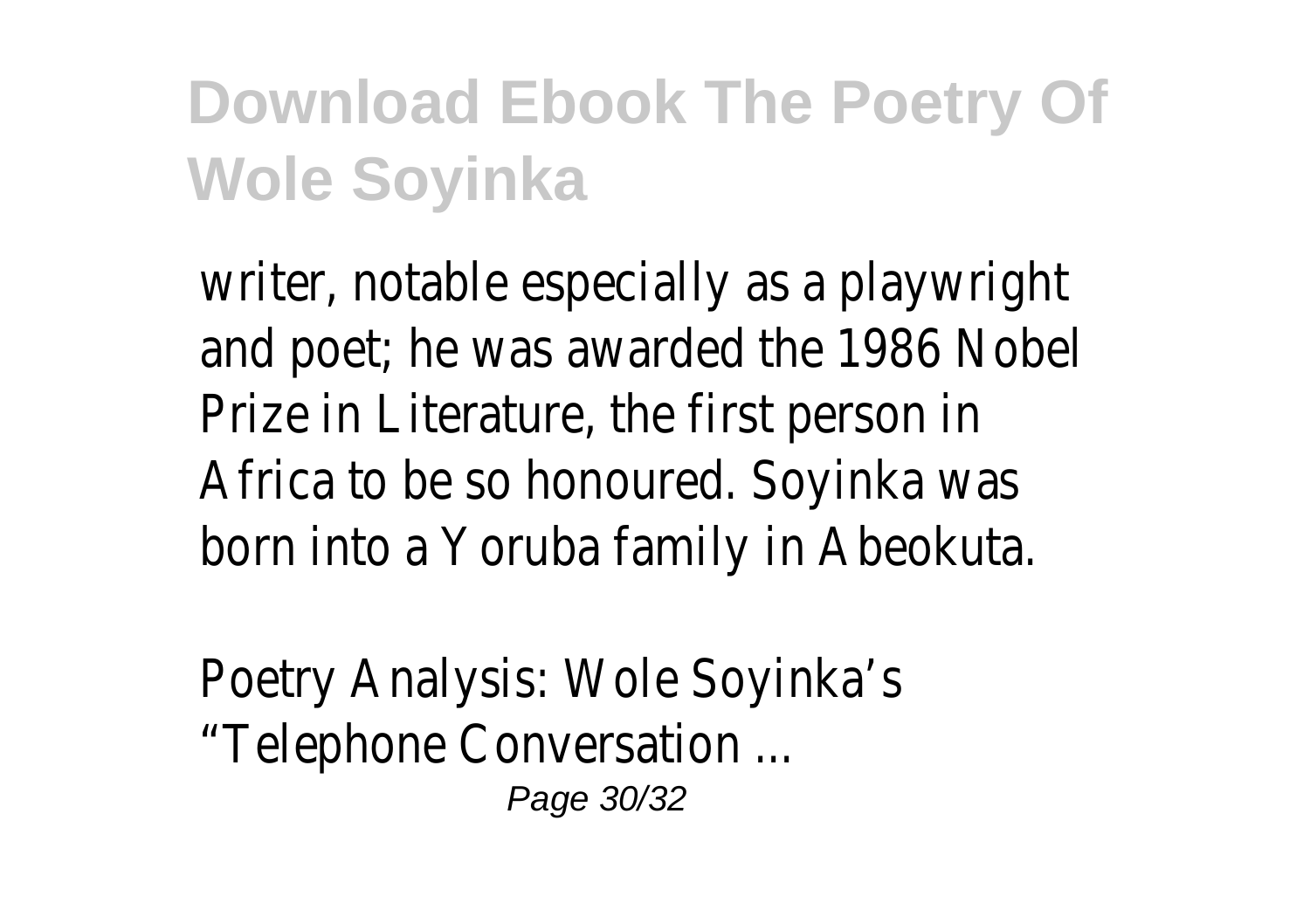Drawing from the relationship between poetry and emotion from the perspective of concept and scope, I have used Wole Soyinka's Mandela's earth and other poems (1989) and Samarkand and other

...